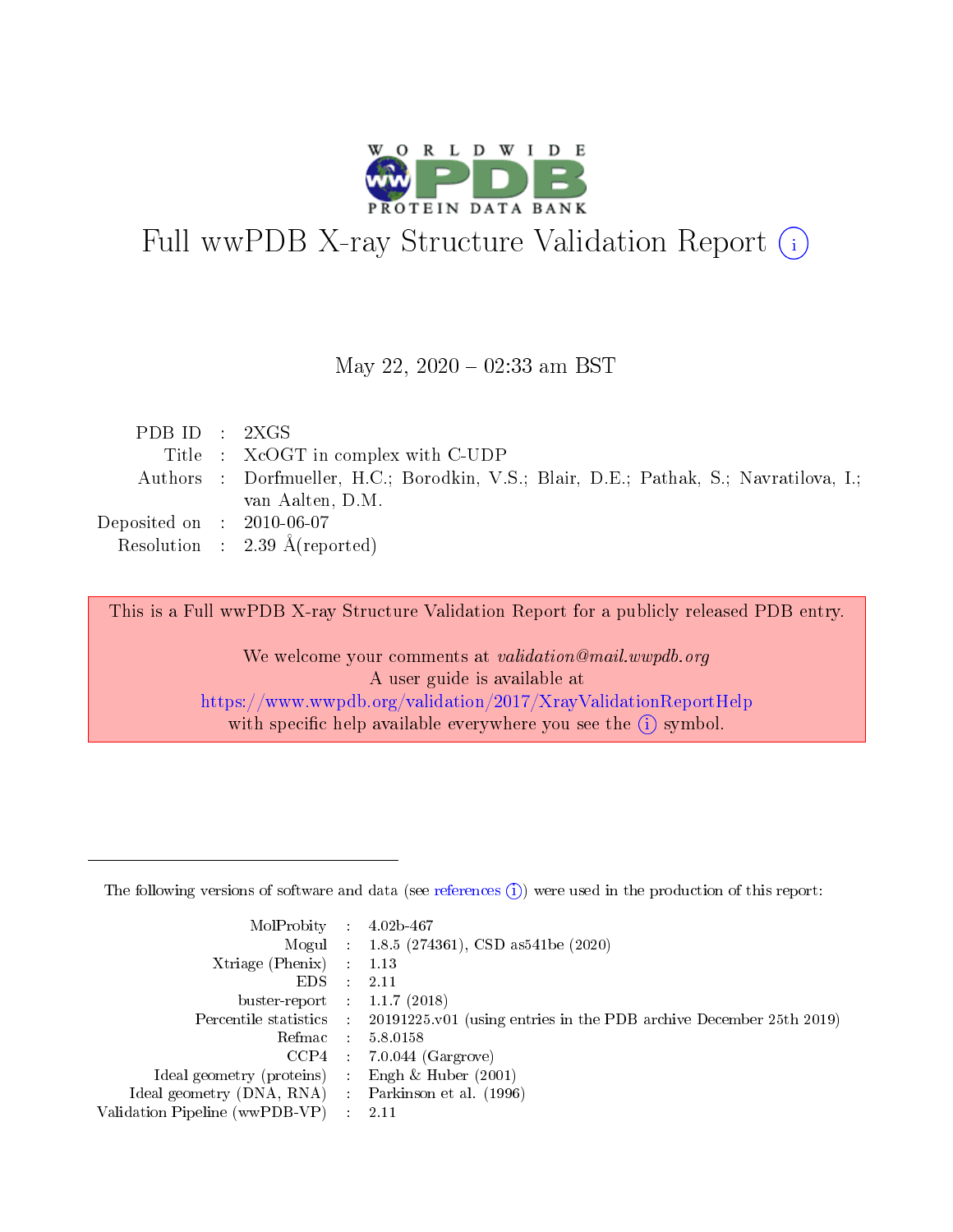# 1 [O](https://www.wwpdb.org/validation/2017/XrayValidationReportHelp#overall_quality)verall quality at a glance  $(i)$

The following experimental techniques were used to determine the structure: X-RAY DIFFRACTION

The reported resolution of this entry is 2.39 Å.

Percentile scores (ranging between 0-100) for global validation metrics of the entry are shown in the following graphic. The table shows the number of entries on which the scores are based.



| Metric                | Whole archive<br>$(\#\text{Entries})$ | Similar resolution<br>$(\#\text{Entries},\,\text{resolution}\,\,\text{range}(\textup{\AA}))$ |
|-----------------------|---------------------------------------|----------------------------------------------------------------------------------------------|
| $R_{free}$            | 130704                                | $3907(2.40-2.40)$                                                                            |
| Clashscore            | 141614                                | $4398(2.40-2.40)$                                                                            |
| Ramachandran outliers | 138981                                | $4318(2.40-2.40)$                                                                            |
| Sidechain outliers    | 138945                                | $4319(2.40-2.40)$                                                                            |
| RSRZ outliers         | 127900                                | $3811 (2.40 - 2.40)$                                                                         |

The table below summarises the geometric issues observed across the polymeric chains and their fit to the electron density. The red, orange, yellow and green segments on the lower bar indicate the fraction of residues that contain outliers for  $>=3, 2, 1$  and 0 types of geometric quality criteria respectively. A grey segment represents the fraction of residues that are not modelled. The numeric value for each fraction is indicated below the corresponding segment, with a dot representing fractions <=5% The upper red bar (where present) indicates the fraction of residues that have poor fit to the electron density. The numeric value is given above the bar.

| Mol | Chain | Length | Quality of chain |     |     |     |  |  |  |
|-----|-------|--------|------------------|-----|-----|-----|--|--|--|
|     |       | 568    | 3%<br>75%        |     | 17% | 5%  |  |  |  |
|     |       | 568    | 4%<br>68%        | 14% |     | 16% |  |  |  |

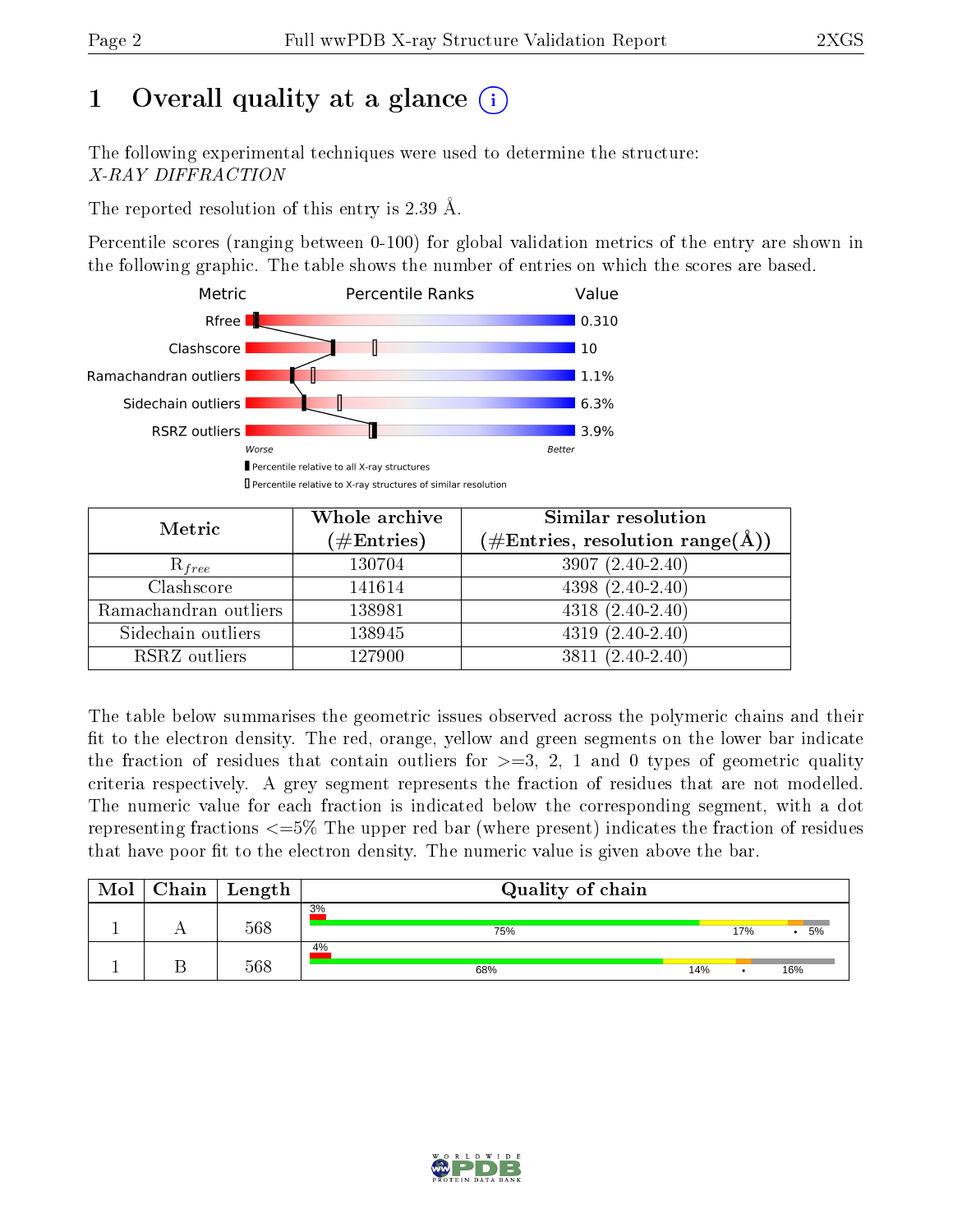# 2 Entry composition (i)

There are 3 unique types of molecules in this entry. The entry contains 7901 atoms, of which 0 are hydrogens and 0 are deuteriums.

In the tables below, the ZeroOcc column contains the number of atoms modelled with zero occupancy, the AltConf column contains the number of residues with at least one atom in alternate conformation and the Trace column contains the number of residues modelled with at most 2 atoms.

| Mol |     | Chain   Residues | Atoms |                 |    |       |      | $ZeroOcc \mid AltConf \mid Trace$ |  |  |
|-----|-----|------------------|-------|-----------------|----|-------|------|-----------------------------------|--|--|
|     | 542 |                  | Total | $\mathbf{C}$    | -N |       |      |                                   |  |  |
|     |     |                  | 4117  | 2598 763        |    | - 740 | - 16 |                                   |  |  |
|     |     | 479              | Total | $\sim$ C $\sim$ | -N |       |      |                                   |  |  |
|     |     |                  | 3651  | 2313 673 652 13 |    |       |      |                                   |  |  |

• Molecule 1 is a protein called XCOGT.

• Molecule 2 is 5'-O-[(S)-HYDROXY(PHOSPHONOMETHYL)PHOSPHORYL URIDINE (three-letter code: 44P) (formula:  $C_{10}H_{16}N_2O_{11}P_2$ ).



|  |  | $Mol$   Chain   Residues | Atoms         |                       |  |  | $ZeroOcc \mid AltConf \mid$ |  |
|--|--|--------------------------|---------------|-----------------------|--|--|-----------------------------|--|
|  |  |                          | Total C N O P |                       |  |  |                             |  |
|  |  | 25 10 2 11 2             |               |                       |  |  |                             |  |
|  |  |                          | Total C N O P |                       |  |  |                             |  |
|  |  |                          | 25            | $10 \quad 2 \quad 11$ |  |  |                             |  |

• Molecule 3 is water.

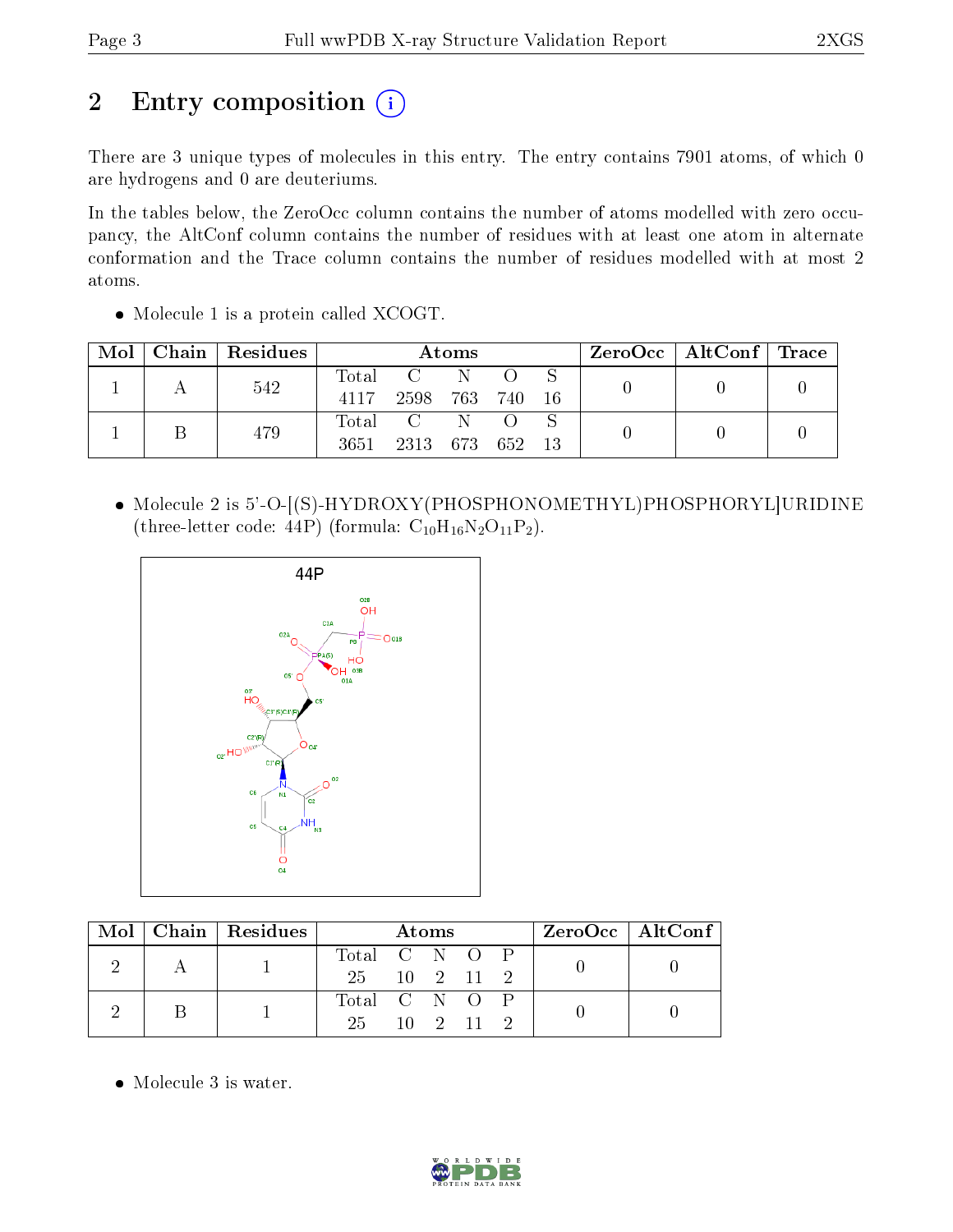|  | Mol   Chain   Residues | Atoms               | ZeroOcc   AltConf |
|--|------------------------|---------------------|-------------------|
|  | 50                     | Total O<br>50<br>50 |                   |
|  | 33                     | Total O<br>33<br>33 |                   |

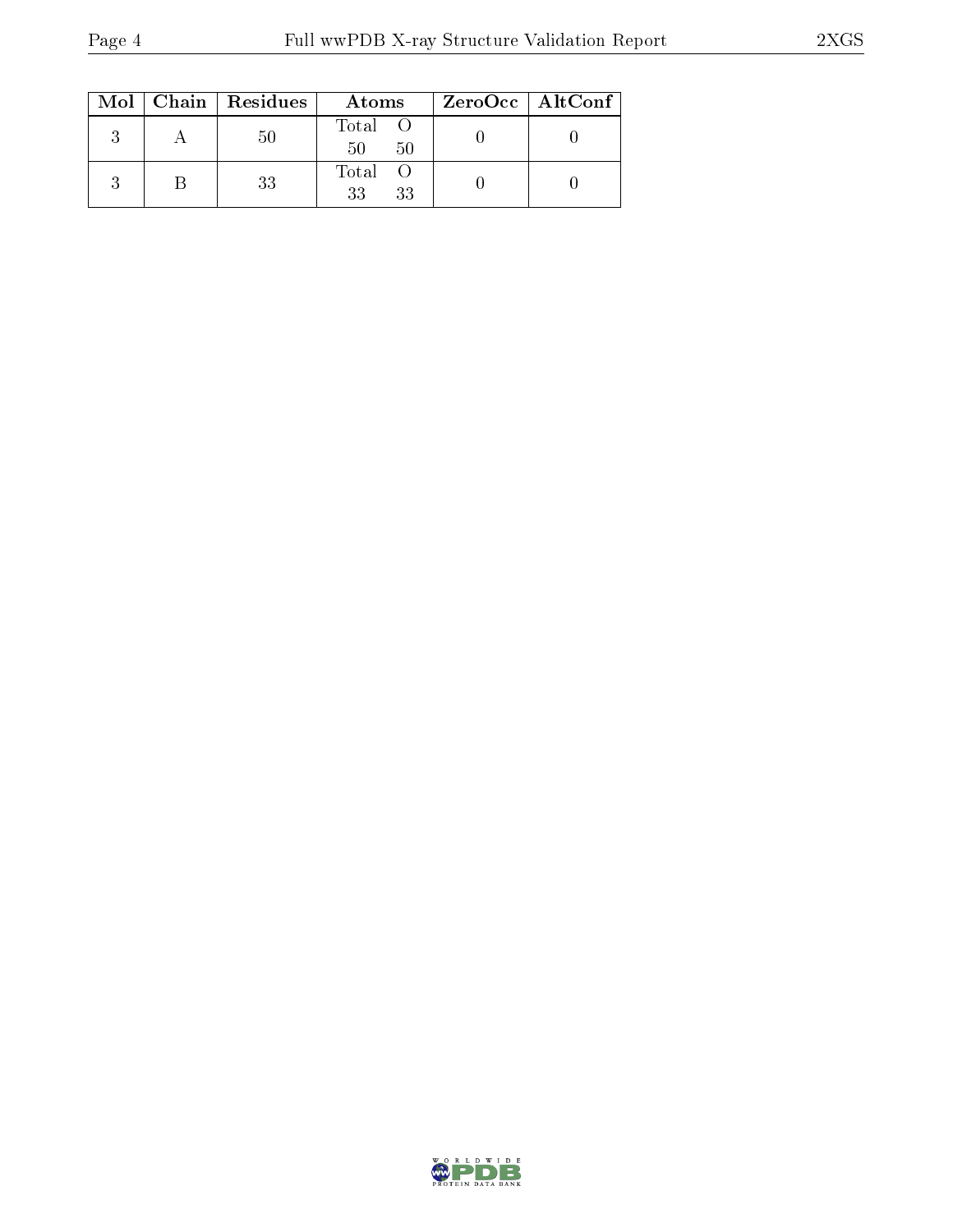# 3 Residue-property plots  $(i)$

These plots are drawn for all protein, RNA and DNA chains in the entry. The first graphic for a chain summarises the proportions of the various outlier classes displayed in the second graphic. The second graphic shows the sequence view annotated by issues in geometry and electron density. Residues are color-coded according to the number of geometric quality criteria for which they contain at least one outlier: green  $= 0$ , yellow  $= 1$ , orange  $= 2$  and red  $= 3$  or more. A red dot above a residue indicates a poor fit to the electron density (RSRZ  $> 2$ ). Stretches of 2 or more consecutive residues without any outlier are shown as a green connector. Residues present in the sample, but not in the model, are shown in grey.



• Molecule 1: XCOGT

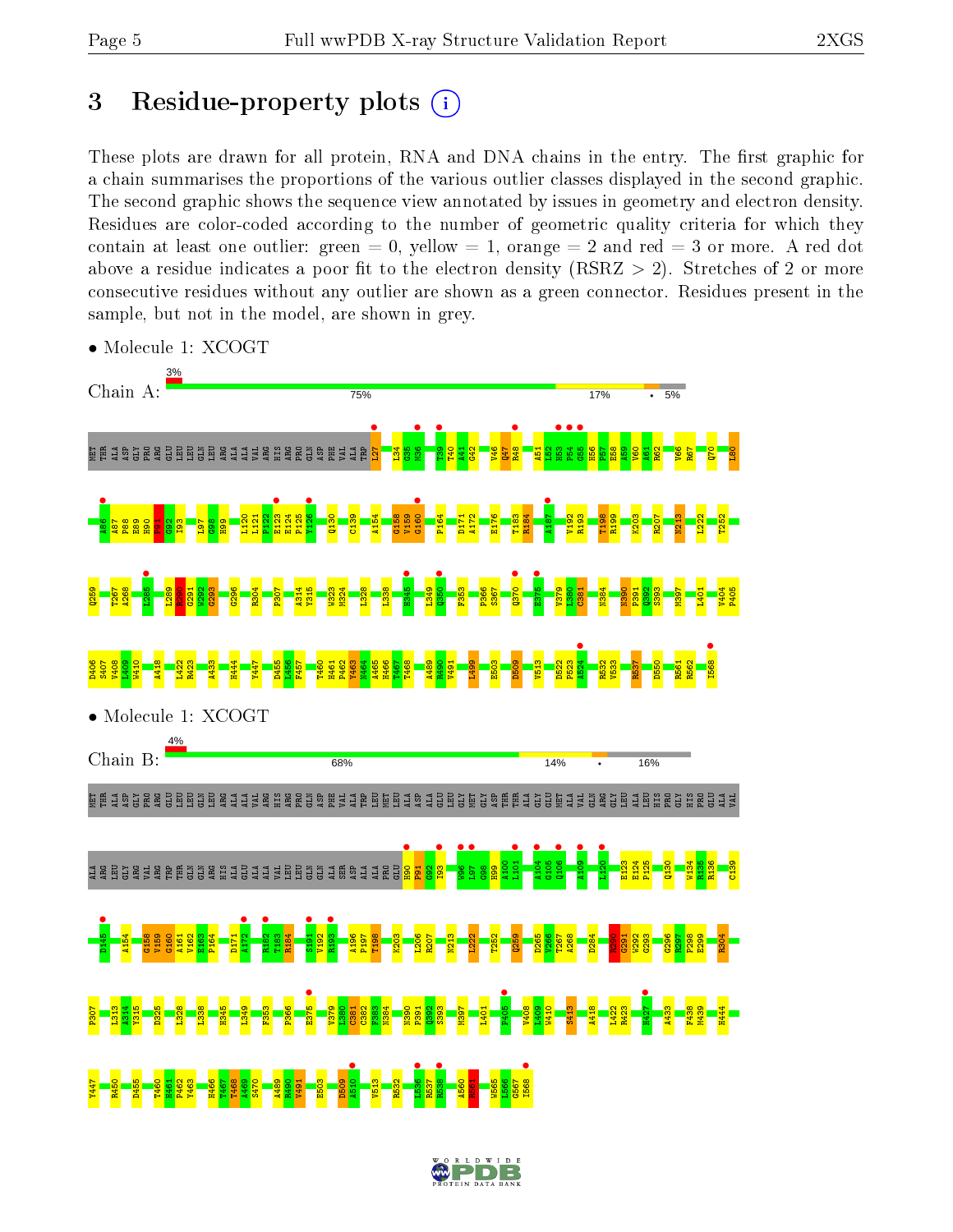## 4 Data and refinement statistics  $(i)$

| Property                                                         | Value                                            | Source     |
|------------------------------------------------------------------|--------------------------------------------------|------------|
| Space group                                                      | P 21 21 21                                       | Depositor  |
| Cell constants                                                   | 84.29Å 94.98Å 157.66Å                            | Depositor  |
| a, b, c, $\alpha$ , $\beta$ , $\gamma$                           | $90.00^{\circ}$ $90.00^{\circ}$<br>$90.00^\circ$ |            |
| Resolution $(A)$                                                 | $19.87 - 2.39$                                   | Depositor  |
|                                                                  | $19.86 - 2.39$                                   | <b>EDS</b> |
| $\%$ Data completeness                                           | $92.8(19.87-2.39)$                               | Depositor  |
| (in resolution range)                                            | $92.8(19.86-2.39)$                               | <b>EDS</b> |
| $R_{merge}$                                                      | 0.07                                             | Depositor  |
| $\mathrm{R}_{sym}$                                               | (Not available)                                  | Depositor  |
| $\langle I/\sigma(I) \rangle^{-1}$                               | $\sqrt{2.52 \text{ (at } 2.38 \text{\AA})}$      | Xtriage    |
| Refinement program                                               | <b>REFMAC 5.5.0109</b>                           | Depositor  |
|                                                                  | 0.257, 0.316                                     | Depositor  |
| $R, R_{free}$                                                    | 0.255,<br>0.310                                  | DCC        |
| $R_{free}$ test set                                              | $\overline{965}$ reflections $(2.05\%)$          | wwPDB-VP   |
| Wilson B-factor $(A^2)$                                          | 43.0                                             | Xtriage    |
| Anisotropy                                                       | 0.120                                            | Xtriage    |
| Bulk solvent $k_{sol}(\text{e}/\text{A}^3), B_{sol}(\text{A}^2)$ | $0.29$ , $26.0$                                  | <b>EDS</b> |
| L-test for $\mathrm{twinning}^2$                                 | $< L >$ = 0.46, $< L2 >$ = 0.29                  | Xtriage    |
| Estimated twinning fraction                                      | No twinning to report.                           | Xtriage    |
| $\overline{F_o}, \overline{F_c}$ correlation                     | 0.91                                             | <b>EDS</b> |
| Total number of atoms                                            | 7901                                             | wwPDB-VP   |
| Average B, all atoms $(A^2)$                                     | 38.0                                             | wwPDB-VP   |

Xtriage's analysis on translational NCS is as follows: The largest off-origin peak in the Patterson function is  $3.11\%$  of the height of the origin peak. No significant pseudotranslation is detected.

<sup>&</sup>lt;sup>2</sup>Theoretical values of  $\langle |L| \rangle$ ,  $\langle L^2 \rangle$  for acentric reflections are 0.5, 0.333 respectively for untwinned datasets, and 0.375, 0.2 for perfectly twinned datasets.



<span id="page-5-1"></span><span id="page-5-0"></span><sup>1</sup> Intensities estimated from amplitudes.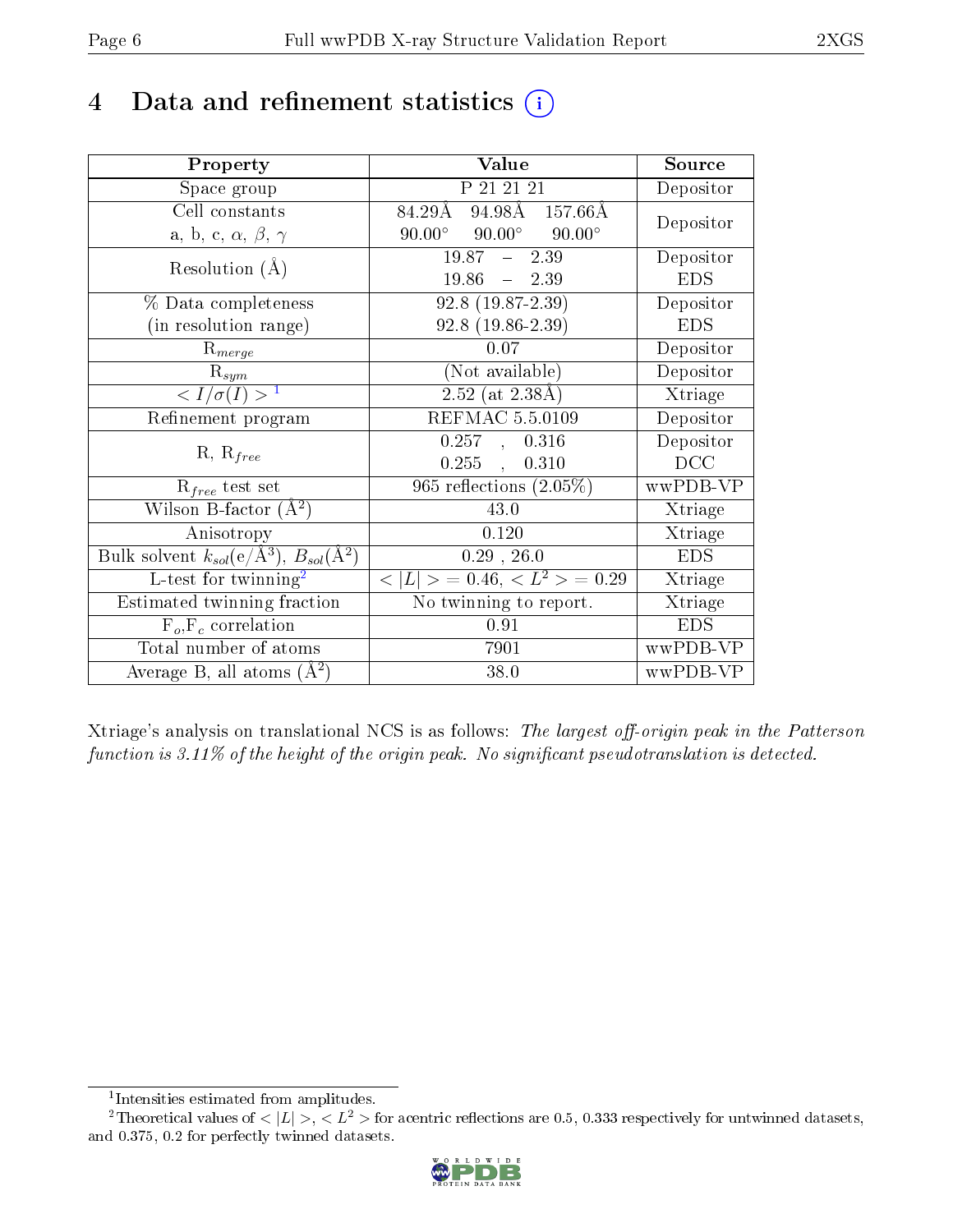# 5 Model quality  $(i)$

## 5.1 Standard geometry  $(i)$

Bond lengths and bond angles in the following residue types are not validated in this section: 44P

The Z score for a bond length (or angle) is the number of standard deviations the observed value is removed from the expected value. A bond length (or angle) with  $|Z| > 5$  is considered an outlier worth inspection. RMSZ is the root-mean-square of all Z scores of the bond lengths (or angles).

| Mol  | Chain |      | Bond lengths       | Bond angles |                       |  |
|------|-------|------|--------------------|-------------|-----------------------|--|
|      |       | RMSZ | $\# Z  > 5$        | RMSZ        | $\# Z  > 5$           |  |
|      |       | 0.76 | 0/4223             | 0.86        | $10/5761(0.2\%)$      |  |
|      |       | 0.81 | $2/3749$ $(0.1\%)$ | 0.85        | $9/5117(0.2\%)$       |  |
| A 11 | ΑH    | 0.78 | $2/7972(0.0\%)$    | 0.86        | 19/10878<br>$(0.2\%)$ |  |

Chiral center outliers are detected by calculating the chiral volume of a chiral center and verifying if the center is modelled as a planar moiety or with the opposite hand.A planarity outlier is detected by checking planarity of atoms in a peptide group, atoms in a mainchain group or atoms of a sidechain that are expected to be planar.

|  | Mol   Chain   $\#\text{Chirality outliers}$   $\#\text{Planarity outliers}$ |  |
|--|-----------------------------------------------------------------------------|--|
|  |                                                                             |  |
|  |                                                                             |  |
|  |                                                                             |  |

All (2) bond length outliers are listed below:

| $^{\prime}$ Mol $\pm$ |     |                   | $\vert$ Chain $\vert$ Res $\vert$ Type $\vert$ Atoms | Z       | $\vert$ Observed( $\AA$ ) $\vert$ Ideal( $\AA$ ) |  |
|-----------------------|-----|-------------------|------------------------------------------------------|---------|--------------------------------------------------|--|
|                       | 293 | $\Box$ GLY $\Box$ | $C$ -O                                               | $-5.79$ |                                                  |  |
|                       | 491 |                   | $VAL$ $CB-CG2$                                       | $-5.59$ |                                                  |  |

All (19) bond angle outliers are listed below:

| Mol | Chain | Res | Type        | Atoms                    | Z       | Observed $(°)$ | Ideal(°) |
|-----|-------|-----|-------------|--------------------------|---------|----------------|----------|
|     | А     | 455 | <b>ASP</b>  | $CB-CG-OD2$              | 7.77    | 125.29         | 118.30   |
|     | А     | 499 | LEU         | $CA$ -CB-CG              | 7.74    | 133.10         | 115.30   |
|     | А     | 293 | <b>GLY</b>  | $N-CA-C$                 | 7.55    | 131.99         | 113.10   |
|     | B     | 491 | VAL         | $CG1$ - $CB$ - $CG2$     | $-6.90$ | 99.86          | 110.90   |
|     | В     | 561 | $\rm{ARG}$  | $NE$ -CZ-NH <sub>2</sub> | 6.27    | 123.44         | 120.30   |
|     | А     | 509 | <b>ASP</b>  | $CB-CG-OD1$              | 6.08    | 123.77         | 118.30   |
|     | А     | 67  | ${\rm ARG}$ | $NE-CZ-NH2$              | 6.04    | 123.32         | 120.30   |

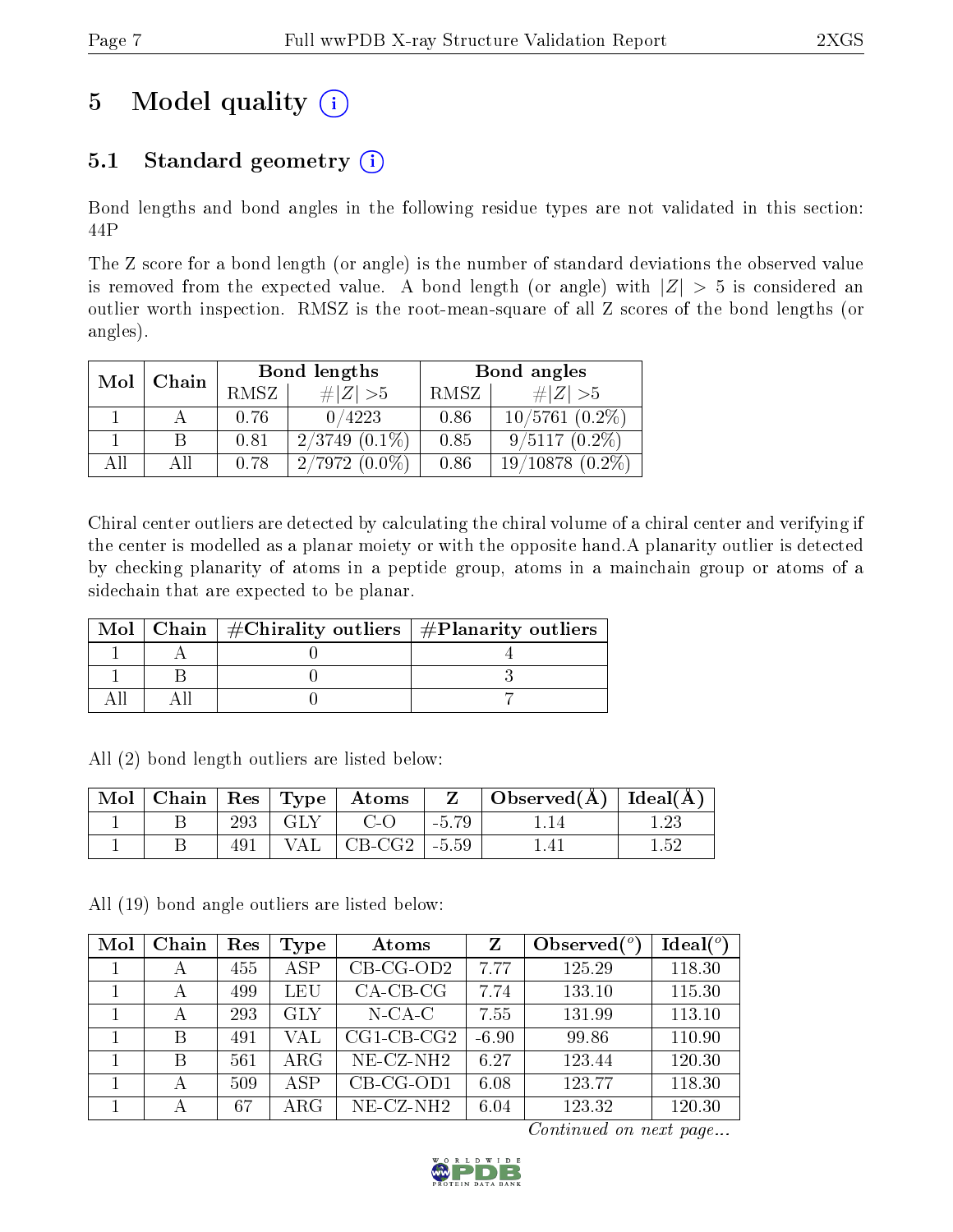| Mol | Chain | Res        | <b>Type</b> | Atoms              | Z       | Observed $(°)$ | Ideal $(°)$ |
|-----|-------|------------|-------------|--------------------|---------|----------------|-------------|
|     | A     | 296        | <b>GLY</b>  | $N$ -CA-C          | 5.71    | 127.36         | 113.10      |
|     | B     | <b>290</b> | $\rm{ARG}$  | $NE-CZ-NH2$        | 5.65    | 123.13         | 120.30      |
|     | А     | 293        | GLY         | $CA-C-N$           | 5.52    | 127.24         | 116.20      |
| 1   | А     | <b>290</b> | $\rm{ARG}$  | $N$ -CA-C          | 5.39    | 125.54         | 111.00      |
|     | А     | 91         | <b>PRO</b>  | $N$ -CA-C          | 5.27    | 125.80         | 112.10      |
|     | B     | 561        | $\rm{ARG}$  | $CG$ - $CD$ - $NE$ | 5.22    | 122.77         | 111.80      |
| 1   | B     | 401        | LEU         | $CA-CB-CG$         | 5.18    | 127.22         | 115.30      |
|     | А     | 401        | LEU         | $CA-CB-CG$         | 5.15    | 127.15         | 115.30      |
|     | B     | 561        | $\rm{ARG}$  | $CA-CB-CG$         | 5.14    | 124.71         | 113.40      |
|     | B     | 296        | GLY         | $N$ -CA-C          | 5.14    | 125.94         | 113.10      |
|     | B     | 291        | <b>GLY</b>  | $N$ -CA-C          | $-5.12$ | 100.29         | 113.10      |
|     | B     | 455        | ASP         | $CB-CG-OD2$        | 5.08    | 122.88         | 118.30      |

Continued from previous page...

There are no chirality outliers.

All (7) planarity outliers are listed below:

| Mol | Chain | Res | Type       | Group                 |
|-----|-------|-----|------------|-----------------------|
| 1   |       | 159 | <b>VAL</b> | Peptide               |
| 1   | А     | 160 | <b>GLY</b> | Peptide               |
| 1   | A     | 290 | $\rm{ARG}$ | Peptide               |
| 1   | А     | 91  | PRO        | Peptide               |
| 1   | R     | 159 | <b>VAL</b> | $\overline{P}$ eptide |
| 1   | В     | 160 | <b>GLY</b> | Peptide               |
| 1   | R     | 290 | $\rm{ARG}$ | Peptide               |

### 5.2 Too-close contacts  $(i)$

In the following table, the Non-H and H(model) columns list the number of non-hydrogen atoms and hydrogen atoms in the chain respectively. The H(added) column lists the number of hydrogen atoms added and optimized by MolProbity. The Clashes column lists the number of clashes within the asymmetric unit, whereas Symm-Clashes lists symmetry related clashes.

| Mol |      | Chain   Non-H   $H (model)$ | H(added) |     | $Clashes$   Symm-Clashes |
|-----|------|-----------------------------|----------|-----|--------------------------|
|     | 4117 |                             | 4048     | 85  |                          |
|     | 3651 |                             | 3589     | 75  |                          |
|     | 25   |                             | 13       |     |                          |
|     | 25   |                             | 13       |     |                          |
|     | 50   |                             |          |     |                          |
|     | 33   |                             |          |     |                          |
|     | 7901 |                             | 7663     | 159 |                          |

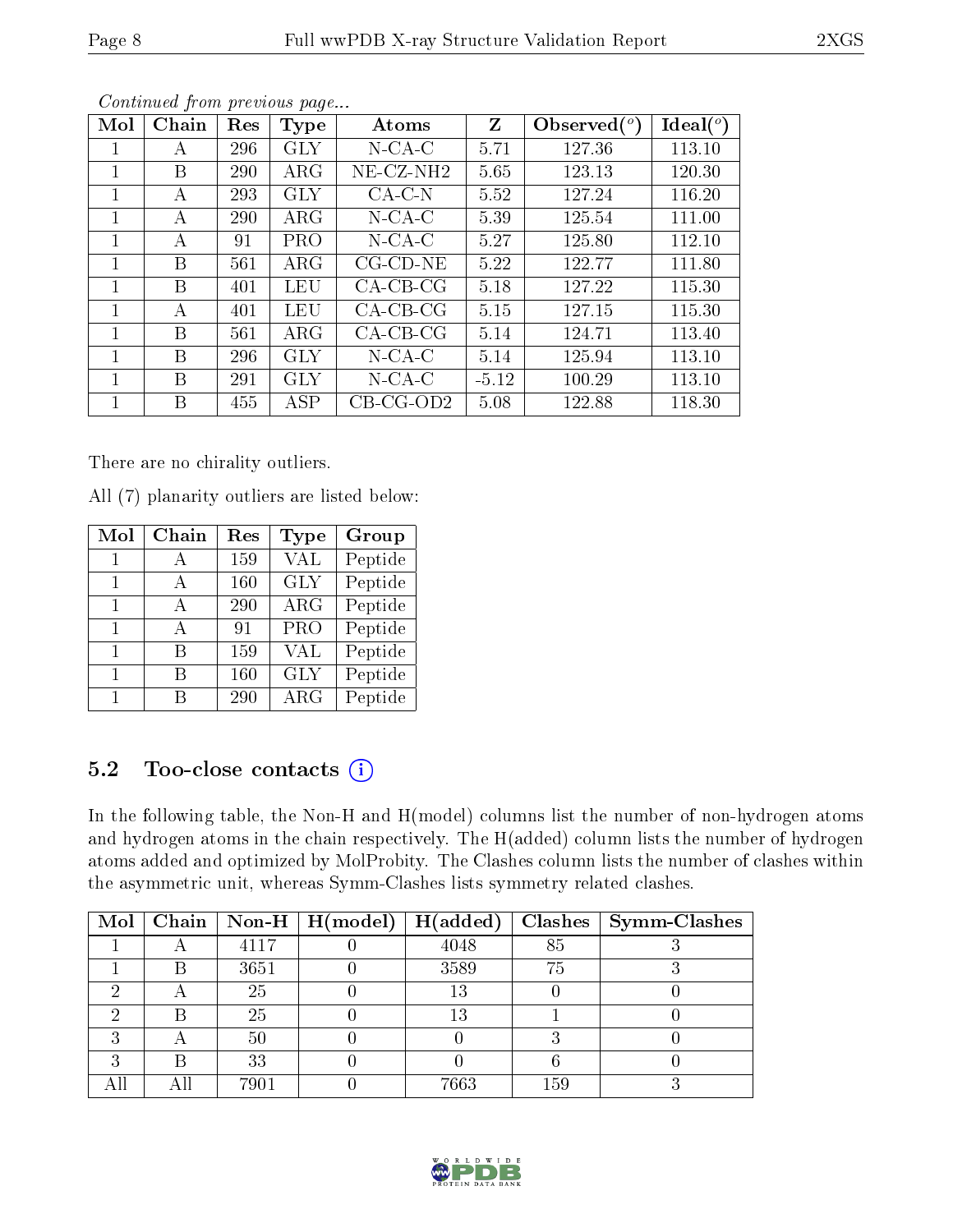The all-atom clashscore is defined as the number of clashes found per 1000 atoms (including hydrogen atoms). The all-atom clashscore for this structure is 10.

|            |  |  | All (159) close contacts within the same asymmetric unit are listed below, sorted by their clash |  |  |  |  |
|------------|--|--|--------------------------------------------------------------------------------------------------|--|--|--|--|
| magnitude. |  |  |                                                                                                  |  |  |  |  |

| Atom-1                      | Atom-2               | Interatomic    | <b>Clash</b>      |  |
|-----------------------------|----------------------|----------------|-------------------|--|
|                             |                      | distance $(A)$ | overlap $(A)$     |  |
| 1:A:562:ARG:NH2             | 3:A:2048:HOH:O       | 1.82           | 1.10              |  |
| 1: A:468:THR:HG22           | 3:A:2049:HOH:O       | 1.70           | 0.90              |  |
| 1:A:164:PRO:H <sub>D3</sub> | 1:A:184:ARG:HD3      | 1.53           | 0.90              |  |
| 1:B:164:PRO:HD3             | 1:B:184:ARG:HD3      | 1.53           | 0.87              |  |
| 1:A:125:PRO:C               | 3:A:2003:HOH:O       | 2.18           | 0.82              |  |
| 1:A:561:ARG:HH21            | 1: A:561: ARG: HG2   | 1.44           | 0.80              |  |
| 1:A:465:ALA:HB1             | 1: A:468:THR:HG23    | 1.64           | 0.80              |  |
| 1:B:468:THR:HG23            | 3: B: 2033: HOH: O   | 1.82           | 0.80              |  |
| 1:A:466:HIS:CD2             | 1:A:491:VAL:HG21     | 2.15           | 0.79              |  |
| 1: B: 468: THR: CG2         | 3:B:2033:HOH:O       | 2.33           | 0.75              |  |
| 1: A: 159: VAL: O           | 1:A:159:VAL:HG12     | 1.87           | 0.74              |  |
| 1:B:164:PRO:CD              | 1:B:184:ARG:HD3      | 2.17           | 0.74              |  |
| 1:A:328:LEU:HD11            | 1:A:349:LEU:HD12     | 1.69           | 0.73              |  |
| 1:B:422:LEU:N               | 1:B:422:LEU:HD12     | 2.03           | 0.73              |  |
| 1:A:466:HIS:NE2             | 1:A:491:VAL:HG21     | 2.04           | 0.72              |  |
| 2:B:1569:44P:O3B            | 3:B:2033:HOH:O       | 2.07           | 0.72              |  |
| 1:B:160:GLY:HA2             | 1:B:162:VAL:H        | 1.56           | 0.70              |  |
| 1:B:267:THR:O               | 1:B:268:ALA:HB3      | 1.90           | 0.70              |  |
| 1:B:99:HIS:HE1              | 1:B:130:GLN:NE2      | 1.89           | 0.69              |  |
| 1:B:353:PHE:CE2             | 1:B:491:VAL:HG12     | 2.29           | 0.68              |  |
| 1: A: 252: THR: HG22        | 1:B:252:THR:HA       | 1.75           | 0.67              |  |
| 1:A:164:PRO:CD              | 1:A:184:ARG:HD3      | 2.25           | 0.65              |  |
| 1:A:423:ARG:HG2             | 1:A:433:ALA:HB1      | 1.78           | 0.65              |  |
| 1:B:154:ALA:O               | 1:B:158:GLY:N        | 2.28           | 0.65              |  |
| 1:A:42:GLY:O                | 1: A:46: VAL:HG23    | 1.96           | 0.64              |  |
| 1:B:298:PRO:HD2             | 1:B:299:GLU:OE1      | 1.97           | 0.64              |  |
| 1: A:390:ASN:ND2            | 1:A:393:SER:H        | 1.95           | $\overline{0.64}$ |  |
| 1: A:252:THR:HA             | 1:B:252:THR:HG22     | 1.79           | 0.64              |  |
| 1:B:413:SER:HB2             | 1:B:438:PHE:HB3      | 1.79           | 0.64              |  |
| 1:A:154:ALA:O               | 1: A: 158: GLY: CA   | 2.46           | 0.63              |  |
| 1: A:213: ASN: ND2          | 1:A:290:ARG:HD3      | 2.13           | 0.63              |  |
| 1:A:154:ALA:O               | 1:A:158:GLY:N        | 2.31           | 0.63              |  |
| 1:A:561:ARG:NH2             | 1: A:561: ARG:HG2    | 2.14           | 0.63              |  |
| 1:A:99:HIS:HE1              | 1: A: 130: GLN: HE21 | 1.47           | 0.62              |  |
| 1: A:267:THR:O              | 1:A:268:ALA:HB3      | 2.00           | 0.62              |  |
| 1:B:290:ARG:HB3             | 1:B:290:ARG:NH2      | 2.16           | 0.61              |  |
| 1:B:154:ALA:O               | 1:B:158:GLY:CA       | 2.49           | 0.60              |  |

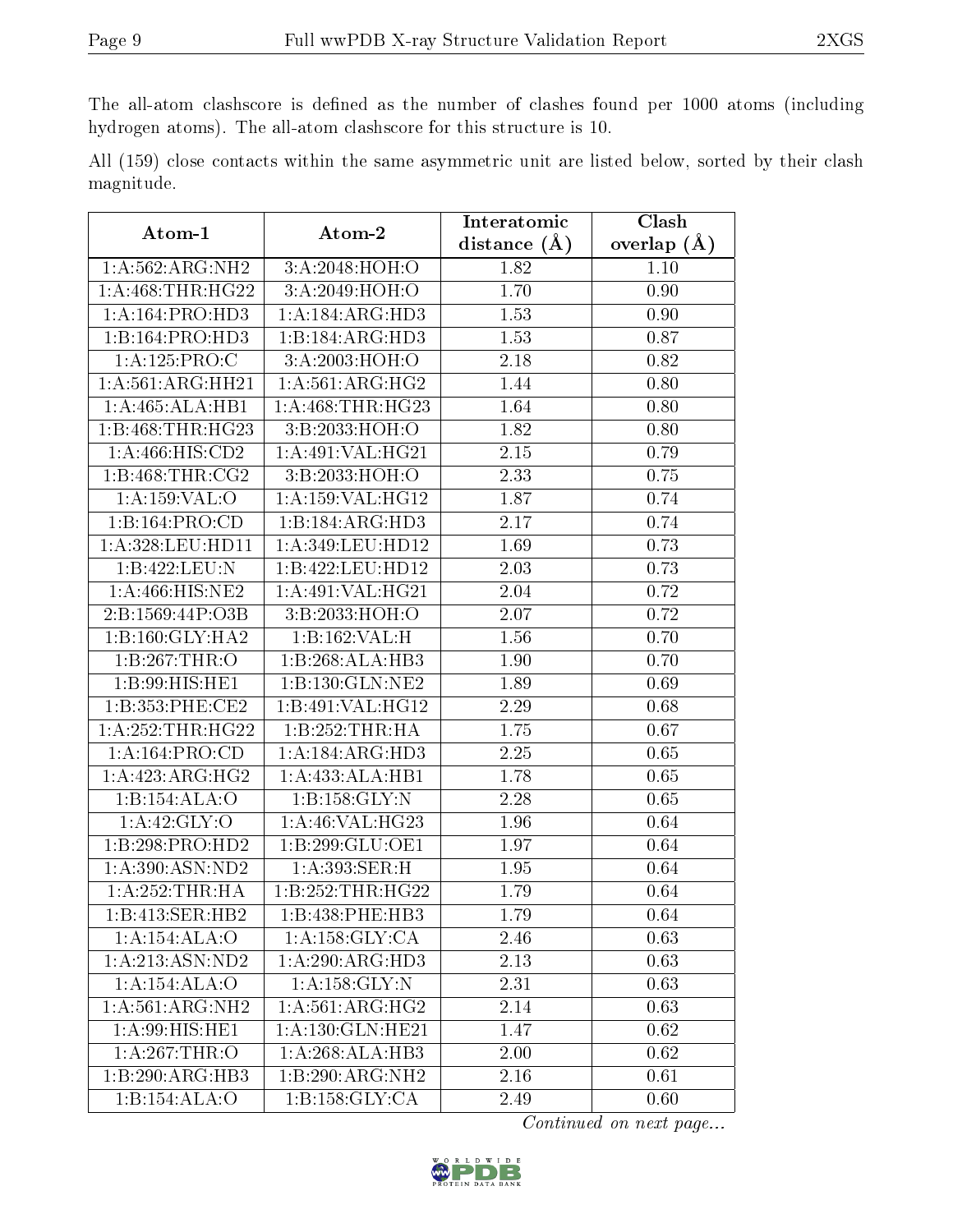| сонинией јтот ртеvиоиз раде |                               | Interatomic    | Clash         |
|-----------------------------|-------------------------------|----------------|---------------|
| Atom-1                      | Atom-2                        | distance $(A)$ | overlap $(A)$ |
| 1:A:154:ALA:O               | 1: A: 158: GLY: HA2           | 2.01           | 0.60          |
| 1:B:99:HIS:HE1              | 1:B:130:GLN:HE21              | 1.47           | 0.60          |
| 1:A:503:GLU:OE2             | 1:A:532:ARG:NH1               | 2.35           | 0.60          |
| 1:A:159:VAL:CG1             | 1:A:159:VAL:O                 | 2.50           | 0.59          |
| 1: A:90: HIS: HD2           | 1: A:93: ILE: HG13            | 1.67           | 0.59          |
| 1:A:393:SER:O               | 1: A:397:MET:HG3              | 2.03           | 0.58          |
| 1: A:422:LEU:HD12           | 1: A:422: LEU: N              | 2.18           | 0.58          |
| 1:B:328:LEU:HD11            | 1:B:349:LEU:HD12              | 1.85           | 0.58          |
| 1:B:466:HIS:CE1             | 1:B:491:VAL:HG21              | 2.38           | 0.58          |
| 1: A: 353: PHE: CE2         | 1:A:491:VAL:HG13              | 2.39           | 0.57          |
| 1:B:158:GLY:HA2             | 1:B:159:VAL:CC                | 2.25           | 0.56          |
| 1:B:304:ARG:NH2             | 1:B:325:ASP:OD2               | 2.35           | 0.56          |
| 1:A:466:HIS:CD2             | 1: A:491: VAL: CG2            | 2.86           | 0.56          |
| 1: A: 158: GLY: HA2         | 1:A:159:VAL:CC                | 2.25           | 0.55          |
| 1: A:90: HIS: HD2           | 1: A:93: ILE: CG1             | 2.19           | 0.55          |
| 1: A:160: GLY: HA2          | 1: A: 183: THR: HG21          | 1.88           | 0.55          |
| 1:B:423:ARG:HG2             | 1:B:433:ALA:HB1               | 1.88           | 0.55          |
| 1: B: 160: GLY: CA          | 1:B:162:VAL:H                 | 2.19           | 0.54          |
| 1: A: 463: TYR: HE2         | $1: A:46\overline{6:HIS:CE1}$ | 2.26           | $0.54\,$      |
| 1:B:90:HIS:HD2              | 1: B:93: ILE: CG1             | 2.20           | 0.53          |
| 1:B:203:LYS:HZ2             | 1:B:203:LYS:HB3               | 1.74           | 0.53          |
| 1: A:56: HIS:O              | 1:A:60:VAL:HG23               | 2.09           | 0.53          |
| 1:B:466:HIS:CD2             | 1:B:491:VAL:HG21              | 2.44           | $0.52\,$      |
| 1:A:47:GLN:HE21             | 1:A:47:GLN:HA                 | 1.73           | 0.52          |
| 1:B:136:ARG:O               | 3:B:2001:HOH:O                | 2.19           | 0.52          |
| 1:B:222:LEU:HD21            | $1:B:444:\overline{HIS:CE1}$  | 2.44           | 0.52          |
| 1: A: 323: TRP: CD1         | 1: A:324:MET:HE2              | 2.43           | 0.52          |
| 1:B:567:GLY:O               | 1:B:568:ILE:HB                | 2.09           | 0.52          |
| 1:B:381:CYS:HB2             | 1:B:410:TRP:HB3               | 1.92           | 0.51          |
| 1:B:561:ARG:HH21            | 1:B:561:ARG:HG3               | 1.74           | 0.51          |
| 1:B:423:ARG:NH2             | 3:B:2021:HOH:O                | 2.33           | 0.51          |
| 1:B:90:HIS:HD2              | 1:B:93:ILE:HG13               | 1.74           | 0.51          |
| 1:B:328:LEU:HD21            | 1:B:349:LEU:CD1               | 2.41           | 0.51          |
| 1:B:462:PRO:O               | 1:B:489:ALA:HB2               | 2.12           | 0.50          |
| 1:A:291:GLY:H               | 1: A:315: TYR: HB2            | 1.75           | 0.50          |
| 1:A:47:GLN:HE21             | 1:A:47:GLN:CA                 | 2.24           | 0.50          |
| 1: A:381: CYS:HB2           | 1: A: 410: TRP: HB3           | 1.93           | 0.50          |
| 1:B:561:ARG:HB2             | 1:B:565:TRP:O                 | 2.12           | 0.50          |
| 1: A:99: HIS: HE1           | 1: A: 130: GLN: NE2           | 2.09           | 0.50          |
| 1:B:345:HIS:ND1             | 3:B:2014:HOH:O                | 2.35           | 0.49          |
| 1:B:198:THR:HG22            | 1:B:307:PRO:HG3               | 1.93           | 0.49          |

Continued from previous page.

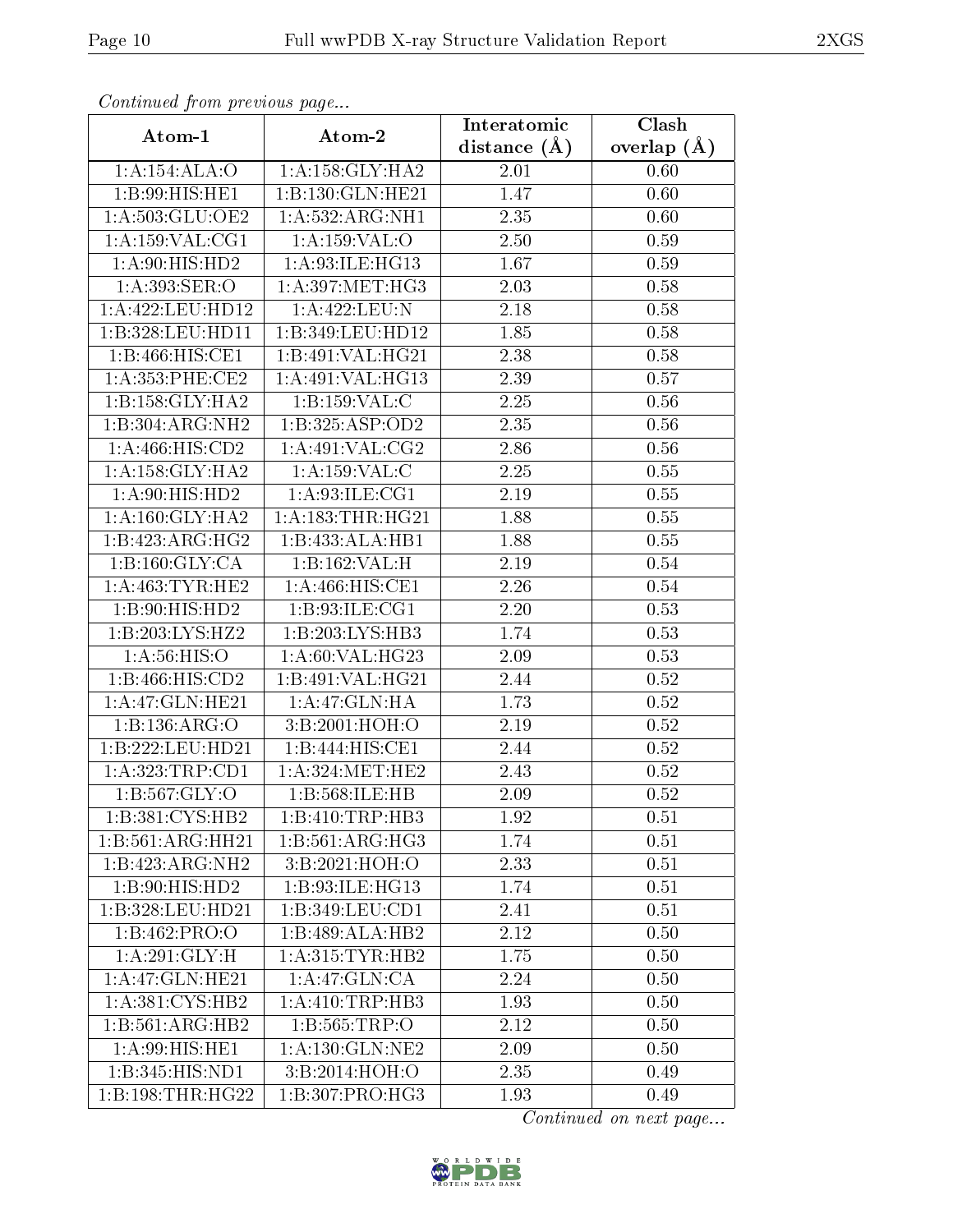| Commaca from previous page    |                     | Interatomic       | Clash         |  |  |
|-------------------------------|---------------------|-------------------|---------------|--|--|
| Atom-1                        | Atom-2              | distance $(A)$    | overlap $(A)$ |  |  |
| 1:B:466:HIS:CG                | 1:B:491:VAL:HG21    | 2.48              | 0.49          |  |  |
| 1:A:90:HIS:CD2                | 1:A:93:ILE:HG13     | 2.47              | 0.49          |  |  |
| 1: A: 198: THR: HG22          | 1:A:307:PRO:HG3     | 1.95              | 0.48          |  |  |
| 1:A:353:PHE:HE2               | 1:A:491:VAL:HG13    | 1.78              | 0.48          |  |  |
| 1:A:87:ALA:C                  | 1: A:89: GLU: H     | $2.17\,$          | 0.48          |  |  |
| 1:B:154:ALA:O                 | 1:B:158:GLY:HA2     | 2.12              | 0.48          |  |  |
| 1:B:291:GLY:H                 | 1: B:315: TYR: HB2  | 1.78              | 0.48          |  |  |
| 1:B:503:GLU:OE2               | 1:B:532:ARG:NH1     | 2.47              | 0.48          |  |  |
| 1: B: 353: PHE: HE2           | 1:B:491:VAL:HG12    | 1.76              | 0.48          |  |  |
| 1: A:561: ARG: NH2            | 1: A:561: ARG: CG   | 2.74              | 0.48          |  |  |
| 1:B:203:LYS:NZ                | 1:B:203:LYS:HB3     | 2.28              | 0.48          |  |  |
| 1:B:206:LEU:HD21              | 1:B:560:ALA:HB2     | 1.95              | 0.48          |  |  |
| 1:A:466:HIS:NE2               | 1:A:491:VAL:CG2     | 2.76              | 0.48          |  |  |
| 1:B:290:ARG:CB                | 1:B:290:ARG:HH21    | 2.26              | 0.48          |  |  |
| 1:B:159:VAL:HG23              | 1:B:159:VAL:O       | 2.14              | 0.48          |  |  |
| 1: A: 384: ASN: ND2           | 1: A:460:THR:OG1    | 2.48              | 0.47          |  |  |
| 1:A:139:CYS:CB                | 1:A:422:LEU:HD11    | 2.45              | 0.47          |  |  |
| 1:A:533:VAL:O                 | 1:A:537:ARG:HB2     | 2.15              | 0.47          |  |  |
| 1:A:367:SER:OG                | 1: A:370: GLN: HG3  | 2.15              | 0.47          |  |  |
| 1: A:62: ARG:O                | 1: A:66: VAL:HG23   | 2.15              | 0.46          |  |  |
| 1:A:418:ALA:O                 | 1:A:422:LEU:HD13    | 2.15              | 0.46          |  |  |
| 1: A:289:LEU:O                | 1:A:314:ALA:HB3     | 2.16              | 0.46          |  |  |
| 1:A:509:ASP:O                 | 1:A:513:VAL:HG23    | 2.16              | 0.46          |  |  |
| 1:B:382:CYS:HB2               | 1:B:397:MET:HE2     | 1.97              | 0.46          |  |  |
| 1:A:463:TYR:CE2               | 1:A:466:HIS:CE1     | 3.03              | 0.46          |  |  |
| 1:B:422:LEU:N                 | 1:B:422:LEU:CD1     | $\overline{2}.76$ | 0.46          |  |  |
| 1: A:198:THR:CG2              | 1:A:307:PRO:HG3     | 2.46              | 0.45          |  |  |
| 1: A:47: GLN: NE2             | 1: A:47: GLN: HA    | 2.31              | 0.45          |  |  |
| 1:B:267:THR:O                 | 1:B:268:ALA:CB      | 2.55              | 0.45          |  |  |
| 1:B:509:ASP:O                 | 1:B:513:VAL:HG23    | 2.17              | 0.45          |  |  |
| $1: B:90: \overline{HIS:CD2}$ | 1:B:93:ILE:HG13     | 2.52              | 0.45          |  |  |
| 1:A:172:ALA:HB1               | 1:A:176:GLU:HB2     | 1.99              | 0.45          |  |  |
| 1:A:222:LEU:HD21              | 1:A:444:HIS:CE1     | 2.52              | 0.45          |  |  |
| 1:B:124:GLU:OE1               | 1:B:125:PRO:HD2     | 2.17              | 0.45          |  |  |
| 1:B:466:HIS:CE1               | 1:B:491:VAL:CG2     | 3.00              | 0.45          |  |  |
| 1:A:124:GLU:OE1               | 1:A:125:PRO:HD2     | 2.16              | 0.44          |  |  |
| 1:A:27:LEU:HD23               | 1: A:62: ARG: HH11  | 1.83              | 0.44          |  |  |
| 1:B:291:GLY:N                 | 1: B: 315: TYR: HB2 | 2.32              | 0.44          |  |  |
| 1:A:27:LEU:HG                 | 1: A:62: ARG:HE     | 1.83              | 0.44          |  |  |
| 1:B:284:ASP:O                 | 1:B:307:PRO:HD2     | 2.17              | 0.44          |  |  |
| $1:B:90:H\overline{IS:CD2}$   | 1:B:93:ILE:H        | 2.35              | 0.44          |  |  |

Continued from previous page.

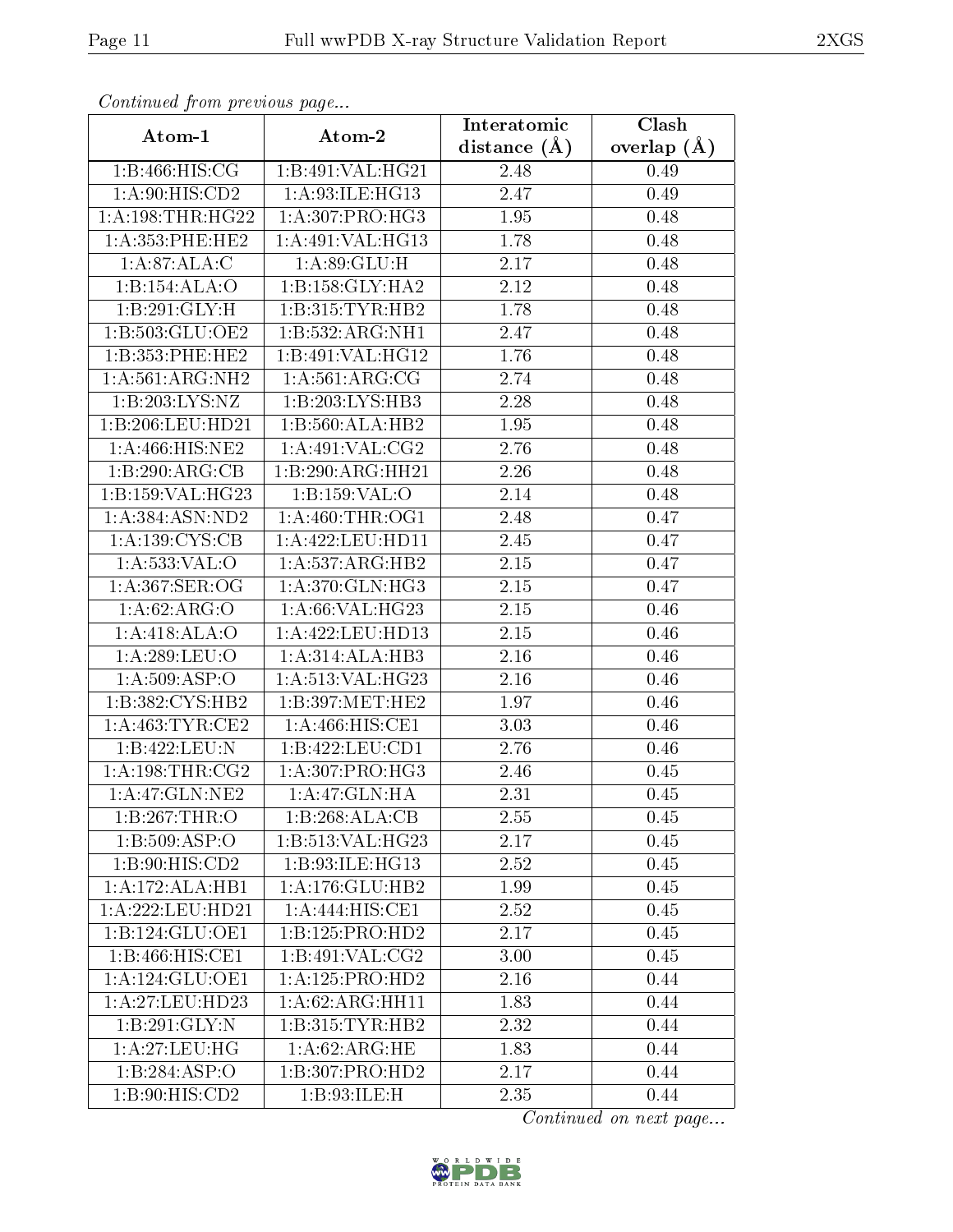| Commaca from previous page |                     | Interatomic    | Clash           |  |  |
|----------------------------|---------------------|----------------|-----------------|--|--|
| Atom-1                     | Atom-2              | distance $(A)$ | overlap $(\AA)$ |  |  |
| 1:B:290:ARG:CB             | 1:B:290:ARG:NH2     | 2.81           | 0.43            |  |  |
| 1:A:203:LYS:HZ1            | 1:A:568:ILE:HG21    | 1.83           | 0.43            |  |  |
| 1:B:328:LEU:HD21           | 1:B:349:LEU:HD11    | 2.00           | 0.43            |  |  |
| 1:A:87:ALA:O               | 1:A:89:GLU:N        | 2.51           | 0.43            |  |  |
| 1:B:390:ASN:HB2            | 1: B:391: PRO:CD    | 2.48           | 0.43            |  |  |
| 1:B:90:HIS:HA              | 1: B: 91: PRO: HD3  | 1.77           | 0.43            |  |  |
| 1:B:418:ALA:O              | 1:B:422:LEU:HD13    | 2.18           | 0.43            |  |  |
| 1:B:139:CYS:CB             | 1:B:422:LEU:HD11    | 2.48           | 0.43            |  |  |
| 1:B:134:TRP:HA             | 1:B:134:TRP:CE3     | 2.53           | 0.43            |  |  |
| 1: A:390:ASN:HB2           | 1: A:391: PRO:CD    | 2.49           | 0.43            |  |  |
| 1:A:90:HIS:CD2             | 1: A:93: ILE:H      | 2.36           | 0.42            |  |  |
| 1:B:338:LEU:HD12           | 1:B:338:LEU:HA      | 1.83           | 0.42            |  |  |
| 1:A:291:GLY:N              | 1: A:315: TYR: HB2  | 2.34           | 0.42            |  |  |
| 1:A:338:LEU:HD12           | 1:A:338:LEU:HA      | 1.90           | 0.42            |  |  |
| 1:A:462:PRO:O              | 1:A:489:ALA:HB2     | 2.19           | 0.42            |  |  |
| 1:A:48:ARG:O               | 1:A:51:ALA:HB3      | 2.19           | 0.42            |  |  |
| 1:B:328:LEU:HD11           | 1:B:349:LEU:CD1     | 2.50           | 0.42            |  |  |
| 1:A:404:VAL:HA             | 1:A:405:PRO:HD3     | 1.86           | 0.42            |  |  |
| 1: A:461: HIS: CG          | 1:A:462:PRO:HA      | 2.54           | 0.42            |  |  |
| 1: A: 323: TRP: HD1        | 1: A:324: MET:HE2   | 1.83           | 0.42            |  |  |
| 1: A:390: ASN: HB2         | 1:A:391:PRO:HD2     | 2.02           | 0.42            |  |  |
| 1:B:384:ASN:ND2            | 1:B:460:THR:OG1     | 2.52           | 0.42            |  |  |
| 1:A:353:PHE:CZ             | 1:A:491:VAL:HG13    | 2.55           | 0.42            |  |  |
| 1:A:466:HIS:CD2            | 1: A:491: VAL:CB    | 3.02           | 0.41            |  |  |
| 1:B:90:HIS:HD2             | 1: B:93: ILE: CB    | 2.33           | 0.41            |  |  |
| 1: A:58: GLU:O             | 1:A:62:ARG:HG3      | 2.20           | 0.41            |  |  |
| 1: A:80: LEU:HB3           | 1:A:97:LEU:HD13     | $2.01\,$       | 0.41            |  |  |
| 1: A: 522: ASP: HA         | 1: A: 523: PRO: HD2 | 1.92           | 0.41            |  |  |
| 1: A:328:LEU:HD21          | 1:A:349:LEU:HD11    | 2.02           | 0.41            |  |  |
| 1: A: 381: CYS:O           | 1:A:457:PHE:HA      | 2.21           | 0.41            |  |  |
| 1:B:353:PHE:CZ             | 1:B:491:VAL:HG12    | 2.56           | 0.41            |  |  |
| 1:B:439:MET:SD             | 1:B:450:ARG:HG3     | 2.61           | 0.41            |  |  |
| 1:B:390:ASN:HB2            | 1:B:391:PRO:HD2     | 2.02           | 0.41            |  |  |
| 1:B:292:TRP:HB2            | 1: B: 315: TYR: CE1 | 2.56           | 0.40            |  |  |
| 1: A:90: HIS: HA           | 1:A:91:PRO:HD3      | 1.82           | 0.40            |  |  |
| 1:B:99:HIS:CE1             | 1:B:130:GLN:HE21    | 2.33           | 0.40            |  |  |
| 1: A:328:LEU:HD21          | 1: A:349:LEU:CD1    | 2.51           | 0.40            |  |  |
| 1:A:390:ASN:HD22           | 1: A:390: ASN: C    | 2.24           | 0.40            |  |  |
| 1:B:196:ALA:HA             | 1:B:197:PRO:HD2     | 1.93           | 0.40            |  |  |
| 1:B:393:SER:O              | 1:B:397:MET:HG3     | 2.22           | 0.40            |  |  |

Continued from previous page.

All (3) symmetry-related close contacts are listed below. The label for Atom-2 includes the sym-

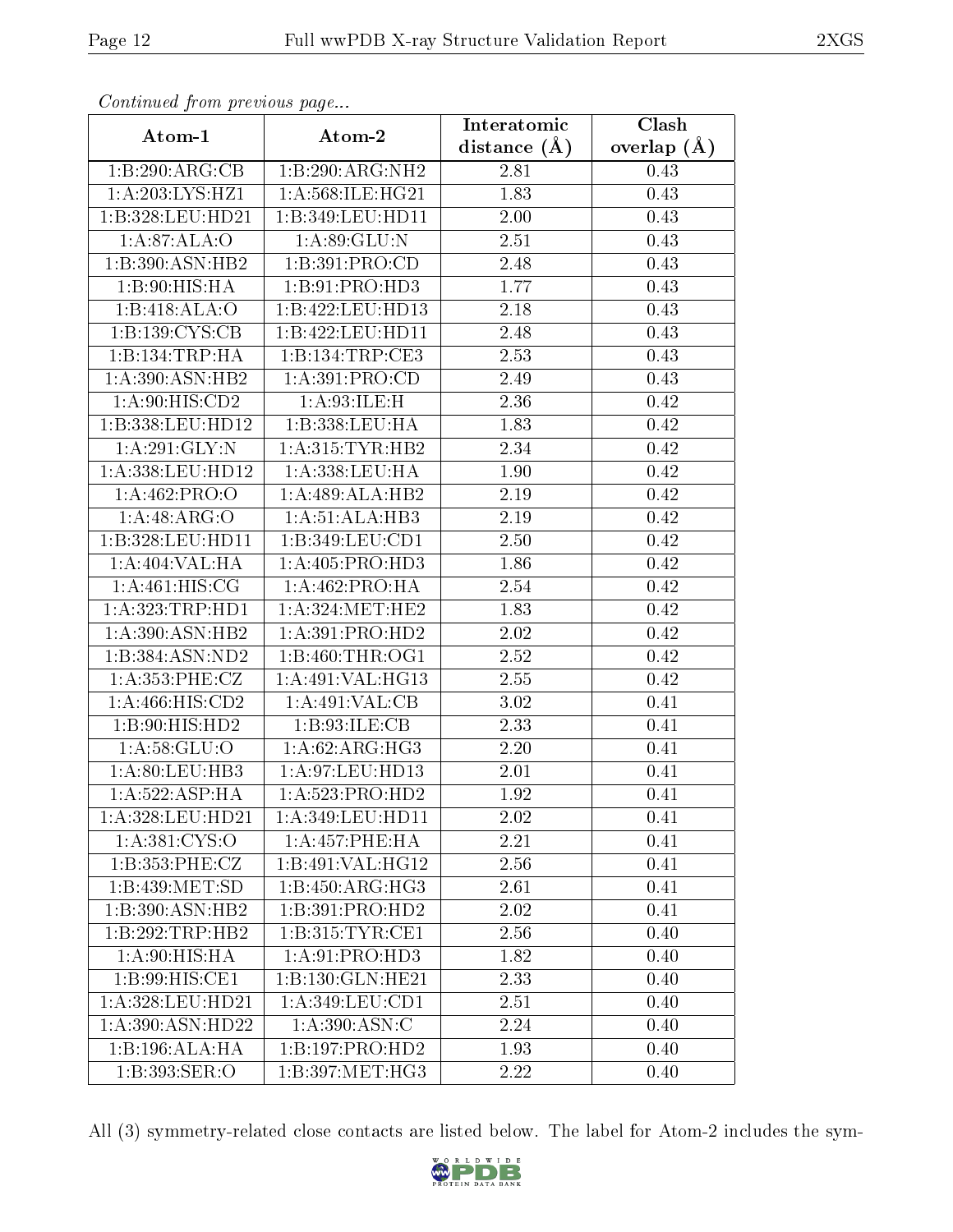| Atom-1              | Atom-2                       | Interatomic<br>distance $(A)$ | Clash<br>overlap $(A)$ |
|---------------------|------------------------------|-------------------------------|------------------------|
| 1:A:199:ARG:NH2     | 1:B:265:ASP:O[4]<br>4551     | 191                           | 0.29                   |
| 1:A:193:ARG:NH2     | 1: B: 259: GLN: O[4]<br>4551 | 202                           | 0.18                   |
| 1: A: 550: ASP: OD2 | 1:B:375:GLU:OE1              | 2.11                          | 0.09                   |

metry operator and encoded unit-cell translations to be applied.

### 5.3 Torsion angles  $(i)$

#### 5.3.1 Protein backbone (i)

In the following table, the Percentiles column shows the percent Ramachandran outliers of the chain as a percentile score with respect to all X-ray entries followed by that with respect to entries of similar resolution.

The Analysed column shows the number of residues for which the backbone conformation was analysed, and the total number of residues.

| Mol | Chain | Analysed           | Favoured     | Allowed   | $\blacksquare$ Outliers | Percentiles |               |
|-----|-------|--------------------|--------------|-----------|-------------------------|-------------|---------------|
|     |       | $540/568$ (95%)    | $515(95\%)$  | 19 $(4%)$ | 6 $(1%)$                | 14          | <sup>20</sup> |
|     | Β     | $477/568$ $(84\%)$ | 458 $(96\%)$ | 14 $(3%)$ | $5(1\%)$                | 15          | <sup>23</sup> |
| All | Αll   | $1017/1136(90\%)$  | $973(96\%)$  | 33 $(3%)$ | 11 $(1\%)$              | 14          | <sup>20</sup> |

All (11) Ramachandran outliers are listed below:

| Mol            | Chain | Res | Type       |
|----------------|-------|-----|------------|
| 1              | А     | 158 | <b>GLY</b> |
| 1              | А     | 293 | <b>GLY</b> |
| 1              | В     | 158 | GLY        |
| $\overline{1}$ | В     | 161 | ALA        |
| 1              | А     | 70  | <b>GLN</b> |
| 1              | A     | 91  | PRO        |
| 1              | В     | 91  | PRO        |
| 1              | В     | 313 | LEU        |
| 1              | A     | 88  | PRO        |
| 1              | A     | 366 | PRO        |
|                | R     | 366 | PRO        |

#### 5.3.2 Protein sidechains  $(i)$

In the following table, the Percentiles column shows the percent sidechain outliers of the chain as a percentile score with respect to all X-ray entries followed by that with respect to entries of similar

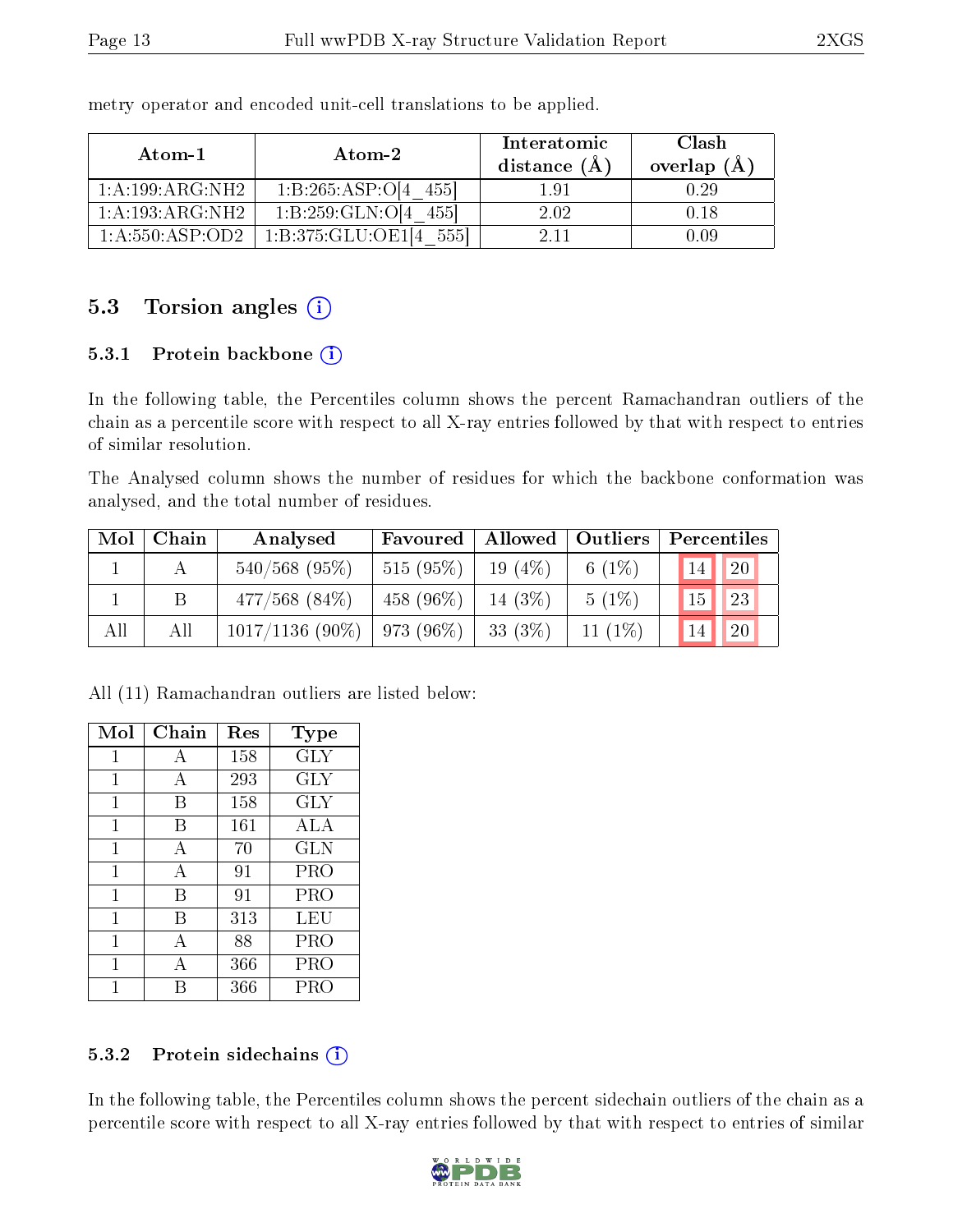resolution.

The Analysed column shows the number of residues for which the sidechain conformation was analysed, and the total number of residues.

| Mol | Chain | Analysed        | Rotameric   Outliers |            | Percentiles         |  |
|-----|-------|-----------------|----------------------|------------|---------------------|--|
|     |       | $408/429(95\%)$ | 381 $(93%)$          | 27(7%)     | 26<br>$\sqrt{16}$   |  |
|     |       | $364/429$ (85%) | 342 $(94\%)$         | 22(6%)     | 31<br>19            |  |
| All | All   | $772/858$ (90%) | 723 (94\%)           | 49 $(6\%)$ | 28<br><sup>18</sup> |  |

All (49) residues with a non-rotameric sidechain are listed below:

| Mol            | Chain                                | Res              | Type                    |
|----------------|--------------------------------------|------------------|-------------------------|
| $\overline{1}$ | $\overline{\rm A}$                   | $\overline{27}$  | LEU                     |
| $\overline{1}$ | $\overline{A}$                       | $\overline{3}4$  | <b>LEU</b>              |
| $\overline{1}$ | $\overline{A}$                       | $\overline{40}$  | THR                     |
| $\overline{1}$ |                                      | $\overline{47}$  | $\overline{\text{GLN}}$ |
| $\overline{1}$ | $\frac{\overline{A}}{A}$             | 80               | LEU                     |
| $\overline{1}$ | $\overline{A}$                       | $\overline{120}$ | LEU                     |
| $\overline{1}$ | $\frac{\overline{A}}{\overline{A}}$  | $\overline{121}$ | LEU                     |
| $\overline{1}$ |                                      | <b>123</b>       | $\overline{\text{GLU}}$ |
| $\overline{1}$ | $\overline{A}$                       | $\overline{171}$ | $\overline{\text{ASP}}$ |
| $\overline{1}$ | $\frac{\overline{A}}{\overline{A}}$  | $\overline{184}$ | $\overline{\rm{ARG}}$   |
| $\overline{1}$ |                                      | 192              | $\overline{\text{VAL}}$ |
| $\mathbf 1$    | $\overline{A}$                       | 198              | THR                     |
| $\overline{1}$ | $\frac{\overline{A}}{\overline{A}}$  | $\overline{207}$ | $\overline{\rm ARG}$    |
| $\overline{1}$ |                                      | 213              | <b>ASN</b>              |
| $\overline{1}$ |                                      | $\overline{259}$ | $\overline{\text{GLN}}$ |
| $\overline{1}$ | $\frac{\overline{A}}{\underline{A}}$ | $\overline{290}$ | $\overline{\rm{ARG}}$   |
| $\mathbf{1}$   |                                      | 304              | $\overline{\rm ARG}$    |
| $\overline{1}$ | $\overline{A}$                       | 379              | $\overline{\text{VAL}}$ |
| $\overline{1}$ | $\frac{\overline{A}}{\overline{A}}$  | 381              | $\overline{\text{CYS}}$ |
| $\overline{1}$ |                                      | 390              | <b>ASN</b>              |
| $\overline{1}$ | $\overline{A}$                       | 406              | $\overline{\text{ASP}}$ |
| $\overline{1}$ | $\frac{\overline{A}}{\overline{A}}$  | 407              | $\overline{\text{SER}}$ |
| $\overline{1}$ |                                      | 408              | $\overline{\text{VAL}}$ |
| $\mathbf 1$    | $\overline{\rm A}$                   | 447              | <b>TYR</b>              |
| $\overline{1}$ | $\frac{\overline{A}}{\overline{A}}$  | $\overline{463}$ | <b>TYR</b>              |
| $\overline{1}$ |                                      | 499              | LEU                     |
| $\overline{1}$ | $\overline{A}$                       | $\overline{537}$ | $\overline{\rm{ARG}}$   |
| $\overline{1}$ | $\overline{\mathrm{B}}$              | $\overline{123}$ | $\overline{\text{GLU}}$ |
| $\mathbf{1}$   | $\overline{\mathrm{B}}$              | 171              | $\overline{\text{ASP}}$ |
| $\overline{1}$ | $\overline{\mathrm{B}}$              | 184              | $\overline{\rm{ARG}}$   |
| $\overline{1}$ | $\overline{\mathrm{B}}$              | $\overline{192}$ | $\overline{\text{VAL}}$ |

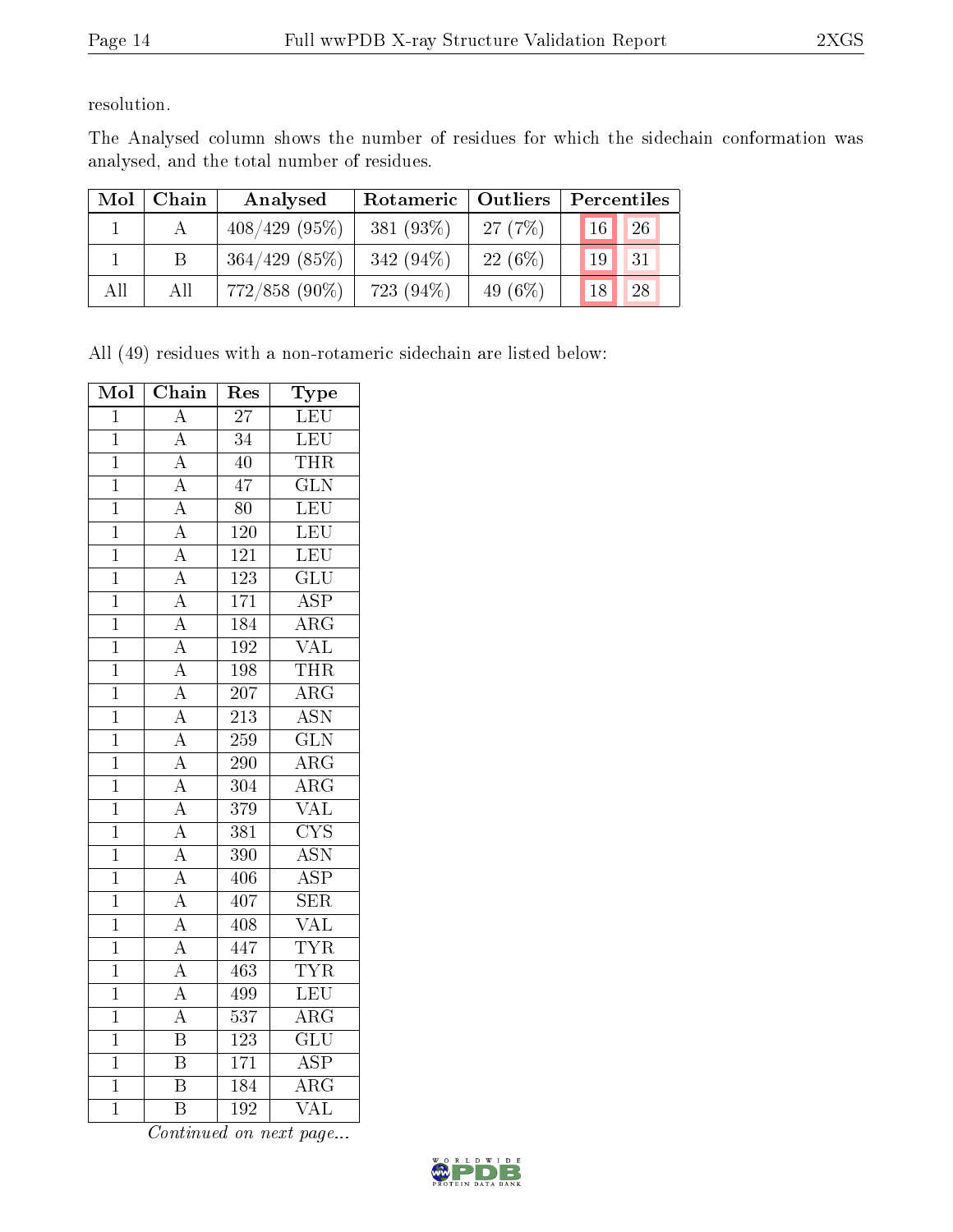| Mol            | Chain                   | Res | Type       |
|----------------|-------------------------|-----|------------|
| $\mathbf 1$    | B                       | 198 | THR        |
| $\mathbf 1$    | Β                       | 207 | $\rm{ARG}$ |
| $\mathbf 1$    | Β                       | 213 | <b>ASN</b> |
| $\mathbf{1}$   | B                       | 222 | <b>LEU</b> |
| $\overline{1}$ | $\overline{\mathrm{B}}$ | 259 | <b>GLN</b> |
| $\mathbf{1}$   | B                       | 290 | $\rm{ARG}$ |
| $\mathbf{1}$   | $\overline{\mathrm{B}}$ | 304 | $\rm{ARG}$ |
| $\mathbf{1}$   | $\bar{\mathrm{B}}$      | 379 | <b>VAL</b> |
| $\mathbf{1}$   | B                       | 381 | <b>CYS</b> |
| $\mathbf{1}$   | B                       | 408 | <b>VAL</b> |
| $\mathbf{1}$   | B                       | 413 | <b>SER</b> |
| $\mathbf{1}$   | B                       | 447 | <b>TYR</b> |
| $\mathbf{1}$   | B                       | 463 | <b>TYR</b> |
| $\mathbf{1}$   | B                       | 468 | THR        |
| $\mathbf{1}$   | $\overline{\mathrm{B}}$ | 470 | <b>SER</b> |
| $\mathbf{1}$   | $\overline{B}$          | 509 | <b>ASP</b> |
| $\mathbf{1}$   | B                       | 537 | $\rm{ARG}$ |
| $\mathbf 1$    | B                       | 561 | $\rm{ARG}$ |

Continued from previous page...

Some sidechains can be flipped to improve hydrogen bonding and reduce clashes. All (19) such sidechains are listed below:

| Mol            | Chain                   | Res | $_{\rm Type}$           |
|----------------|-------------------------|-----|-------------------------|
| $\mathbf 1$    | А                       | 47  | $\operatorname{GLN}$    |
| $\mathbf{1}$   | $\overline{A}$          | 90  | <b>HIS</b>              |
| $\mathbf{1}$   | $\overline{A}$          | 99  | <b>HIS</b>              |
| $\overline{1}$ | $\overline{A}$          | 130 | GLN                     |
| $\overline{1}$ | $\overline{\rm A}$      | 177 | <b>GLN</b>              |
| $\overline{1}$ | $\overline{\rm A}$      | 213 | ĀŠN                     |
| $\overline{1}$ | $\overline{A}$          | 370 | $\overline{\text{GLN}}$ |
| $\overline{1}$ | $\overline{\rm A}$      | 376 | $\overline{\text{GLN}}$ |
| $\mathbf{1}$   | $\overline{A}$          | 390 | <b>ASN</b>              |
| $\mathbf{1}$   | $\overline{A}$          | 392 | <b>GLN</b>              |
| $\mathbf{1}$   | $\overline{\mathrm{B}}$ | 90  | HIS                     |
| $\mathbf 1$    | B                       | 99  | <b>HIS</b>              |
| $\overline{1}$ | $\overline{\mathrm{B}}$ | 130 | <b>GLN</b>              |
| $\mathbf{1}$   | $\overline{\mathrm{B}}$ | 177 | <b>GLN</b>              |
| $\mathbf{1}$   | $\overline{B}$          | 213 | $\rm \overline{A}SN$    |
| $\mathbf{1}$   | $\overline{B}$          | 370 | <b>GLN</b>              |
| $\mathbf{1}$   | $\overline{\mathrm{B}}$ | 376 | <b>GLN</b>              |
| $\mathbf 1$    | B                       | 392 | <b>GLN</b>              |
| 1              | Β                       | 464 | ASN                     |

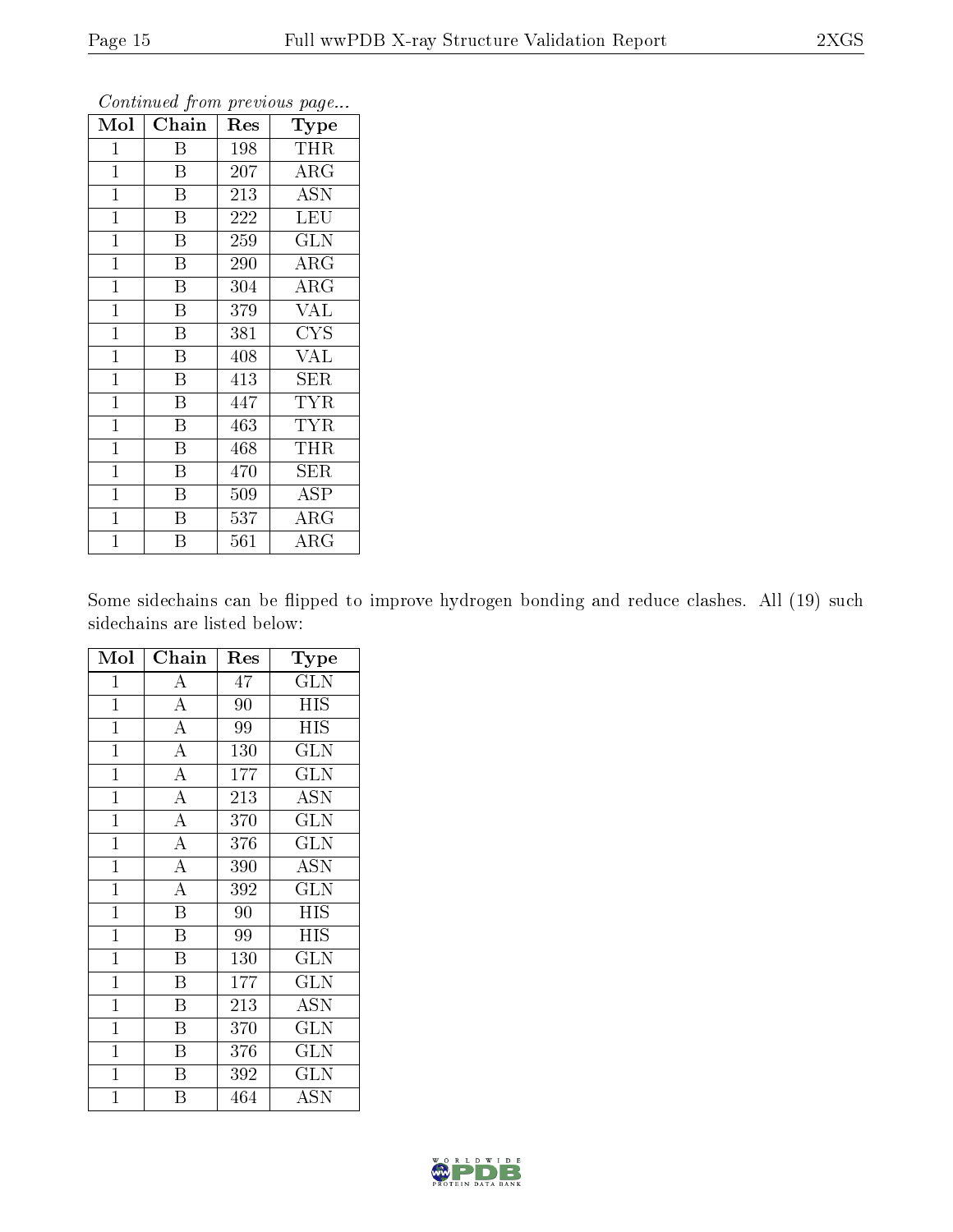#### $5.3.3$  RNA  $(i)$

There are no RNA molecules in this entry.

### 5.4 Non-standard residues in protein, DNA, RNA chains (i)

There are no non-standard protein/DNA/RNA residues in this entry.

### 5.5 Carbohydrates (i)

There are no carbohydrates in this entry.

### 5.6 Ligand geometry  $(i)$

2 ligands are modelled in this entry.

In the following table, the Counts columns list the number of bonds (or angles) for which Mogul statistics could be retrieved, the number of bonds (or angles) that are observed in the model and the number of bonds (or angles) that are defined in the Chemical Component Dictionary. The Link column lists molecule types, if any, to which the group is linked. The Z score for a bond length (or angle) is the number of standard deviations the observed value is removed from the expected value. A bond length (or angle) with  $|Z| > 2$  is considered an outlier worth inspection. RMSZ is the root-mean-square of all Z scores of the bond lengths (or angles).

| Mol<br>Type |     |  | Chain |                          |                  |      |         |          |      |                            |  |  | $\operatorname{Res}$ | $\mathop{\text{Link}}$ |  | Bond lengths |  |  | Bond angles |  |
|-------------|-----|--|-------|--------------------------|------------------|------|---------|----------|------|----------------------------|--|--|----------------------|------------------------|--|--------------|--|--|-------------|--|
|             |     |  |       |                          | $_{\rm{Jounts}}$ | RMSZ | H Z     | Counts   | RMSZ | $\# Z $                    |  |  |                      |                        |  |              |  |  |             |  |
|             | 44P |  | 569   |                          | 20, 26, 26       | 3.30 | $(40\%$ | 23,40,40 | 1.91 | $(26\%)$<br>6 <sup>1</sup> |  |  |                      |                        |  |              |  |  |             |  |
|             | 44P |  | .569  | $\overline{\phantom{0}}$ | 20, 26, 26       | 2.83 | (35%    | 23,40,40 | 1.24 | (17%)<br> 4                |  |  |                      |                        |  |              |  |  |             |  |

In the following table, the Chirals column lists the number of chiral outliers, the number of chiral centers analysed, the number of these observed in the model and the number defined in the Chemical Component Dictionary. Similar counts are reported in the Torsion and Rings columns. '-' means no outliers of that kind were identified.

| $\bf{Mol}$ |      |      |                          | $\vert$ Type $\vert$ Chain $\vert$ Res $\vert$ Link $\vert$ Chirals | <b>Torsions</b>          | Rings |
|------------|------|------|--------------------------|---------------------------------------------------------------------|--------------------------|-------|
|            | 44P  | 1569 | $\sim$                   |                                                                     | $7/14/32/32$   0/2/2/2   |       |
|            | 44 P | 1569 | $\overline{\phantom{0}}$ |                                                                     | $4/14/32/32$   $0/2/2/2$ |       |

All (15) bond length outliers are listed below:

|  |            |                                                 | $\vert$ Mol $\vert$ Chain $\vert$ Res $\vert$ Type $\vert$ Atoms $\vert$ Z $\vert$ Observed(A) $\vert$ Ideal(A) |          |
|--|------------|-------------------------------------------------|-----------------------------------------------------------------------------------------------------------------|----------|
|  | $\pm 1569$ | $\vert$ 44P $\vert$ PB-O1B $\vert$ 8.90 $\vert$ | !.68                                                                                                            | $1.50\,$ |

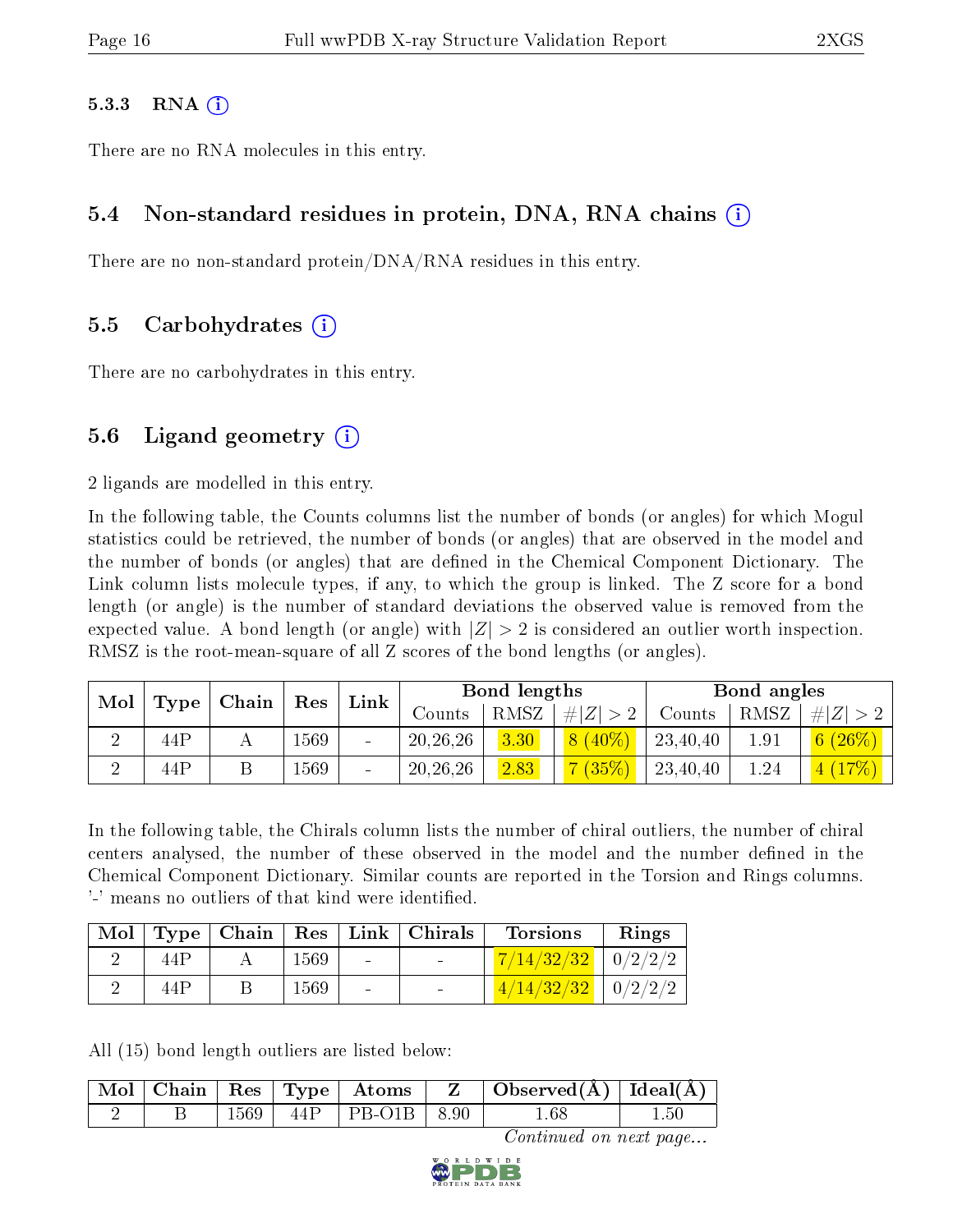| Mol            | Chain | Res  | <b>Type</b> | Atoms               | Z       | Observed $(A)$ | Ideal(A) |
|----------------|-------|------|-------------|---------------------|---------|----------------|----------|
| $\overline{2}$ | А     | 1569 | 44P         | PB-O1B              | 7.47    | 1.65           | 1.50     |
| $\overline{2}$ | А     | 1569 | 44P         | $O4'$ -C1'          | 6.94    | 1.50           | 1.41     |
| $\overline{2}$ | А     | 1569 | 44P         | $C6-N1$             | 6.28    | 1.43           | 1.35     |
| $\overline{2}$ | А     | 1569 | 44P         | PB-O <sub>2</sub> B | 4.93    | 1.66           | 1.54     |
| $\overline{2}$ | В     | 1569 | 44P         | PA-O1A              | $-4.15$ | 1.46           | 1.56     |
| $\overline{2}$ | А     | 1569 | 44P         | $C4-N3$             | 3.76    | 1.39           | 1.33     |
| $\overline{2}$ | B     | 1569 | 44P         | $C4-N3$             | 3.72    | 1.39           | 1.33     |
| $\overline{2}$ | B     | 1569 | 44P         | $C6-N1$             | 3.52    | 1.40           | 1.35     |
| $\overline{2}$ | B     | 1569 | 44P         | PB-O3B              | $-3.30$ | 1.47           | 1.54     |
| $\overline{2}$ | А     | 1569 | 44P         | PA-O1A              | $-3.08$ | 1.49           | 1.56     |
| $\overline{2}$ | B     | 1569 | 44P         | $PA-O5'$            | 2.83    | 1.61           | 1.57     |
| $\overline{2}$ | А     | 1569 | 44P         | PB-O3B              | $-2.82$ | 1.48           | 1.54     |
| $\overline{2}$ | А     | 1569 | 44P         | $C2'$ - $C1'$       | 2.54    | 1.57           | 1.53     |
| $\overline{2}$ | B     | 1569 | 44P         | $O4'$ -C1'          | 2.52    | 1.44           | 1.41     |

Continued from previous page...

All (10) bond angle outliers are listed below:

| Mol            | Chain | Res  | Type | Atoms                                  | Z       | Observed $\binom{o}{c}$ | $\text{Ideal}({}^o)$ |
|----------------|-------|------|------|----------------------------------------|---------|-------------------------|----------------------|
| $\overline{2}$ | А     | 1569 | 44P  | $O$ <sub>1</sub> B-PB-C <sub>3</sub> A | $-4.20$ | 102.19                  | 111.24               |
| $\overline{2}$ | А     | 1569 | 44P  | $O4'$ -C1'-C2'                         | $-4.02$ | 101.05                  | 106.93               |
| 2              | А     | 1569 | 44P  | $C6-N1-C2$                             | $-3.12$ | 116.25                  | 121.20               |
| $\overline{2}$ | А     | 1569 | 44P  | $O1A-PA-O2A$                           | 2.96    | 119.96                  | 110.07               |
| $\overline{2}$ | В     | 1569 | 44P  | $O2B-PB-O1B$                           | $-2.90$ | 104.72                  | 112.39               |
| $\overline{2}$ | В     | 1569 | 44P  | O2A-PA-C3A                             | 2.83    | 116.56                  | 109.07               |
| $\overline{2}$ | А     | 1569 | 44P  | $O2B$ -PB-C3A                          | 2.69    | 112.93                  | 106.40               |
| $\mathcal{P}$  | А     | 1569 | 44P  | $C5-C4-N3$                             | $-2.22$ | 118.43                  | 123.31               |
| $\overline{2}$ | В     | 1569 | 44P  | O1A-PA-O2A                             | 2.16    | 117.28                  | 110.07               |
| 2              | В     | 1569 | 44P  | $C3'-C2'-C1'$                          | $-2.09$ | 97.83                   | 100.98               |

There are no chirality outliers.

All (11) torsion outliers are listed below:

| Mol                         | Chain        | Res  | Type | $\rm{Atoms}$                                  |
|-----------------------------|--------------|------|------|-----------------------------------------------|
| 2                           | A            | 1569 | 44P  | PB-C3A-PA-O1A                                 |
| 2                           | A            | 1569 | 44P  | PB-C3A-PA-O2A                                 |
| 2                           | $\mathbf{A}$ | 1569 | 44P  | PB-C3A-PA-O5'                                 |
| 2                           | $\mathbf{A}$ | 1569 | 44P  | $\overline{C5'$ - $\overline{O5'}$ -PA- $O2A$ |
| 2                           | A            | 1569 | 44P  | $C5'$ -O5'-PA-C3A                             |
| $\mathcal{D}_{\mathcal{A}}$ | B            | 1569 | 44P  | PA-C3A-PB-O2B                                 |
| $\mathcal{D}_{\mathcal{A}}$ | B            | 1569 | 44P  | PA-C3A-PB-O3B                                 |
| 2                           | А            | 1569 | 44P  | $C3'$ - $C4'$ - $C5'$ - $O5'$                 |
| 2                           | R            | 1569 | 44P  | $O4'$ -C4'-C5'-O5'                            |

 $\text{Continued on next page...}$ 

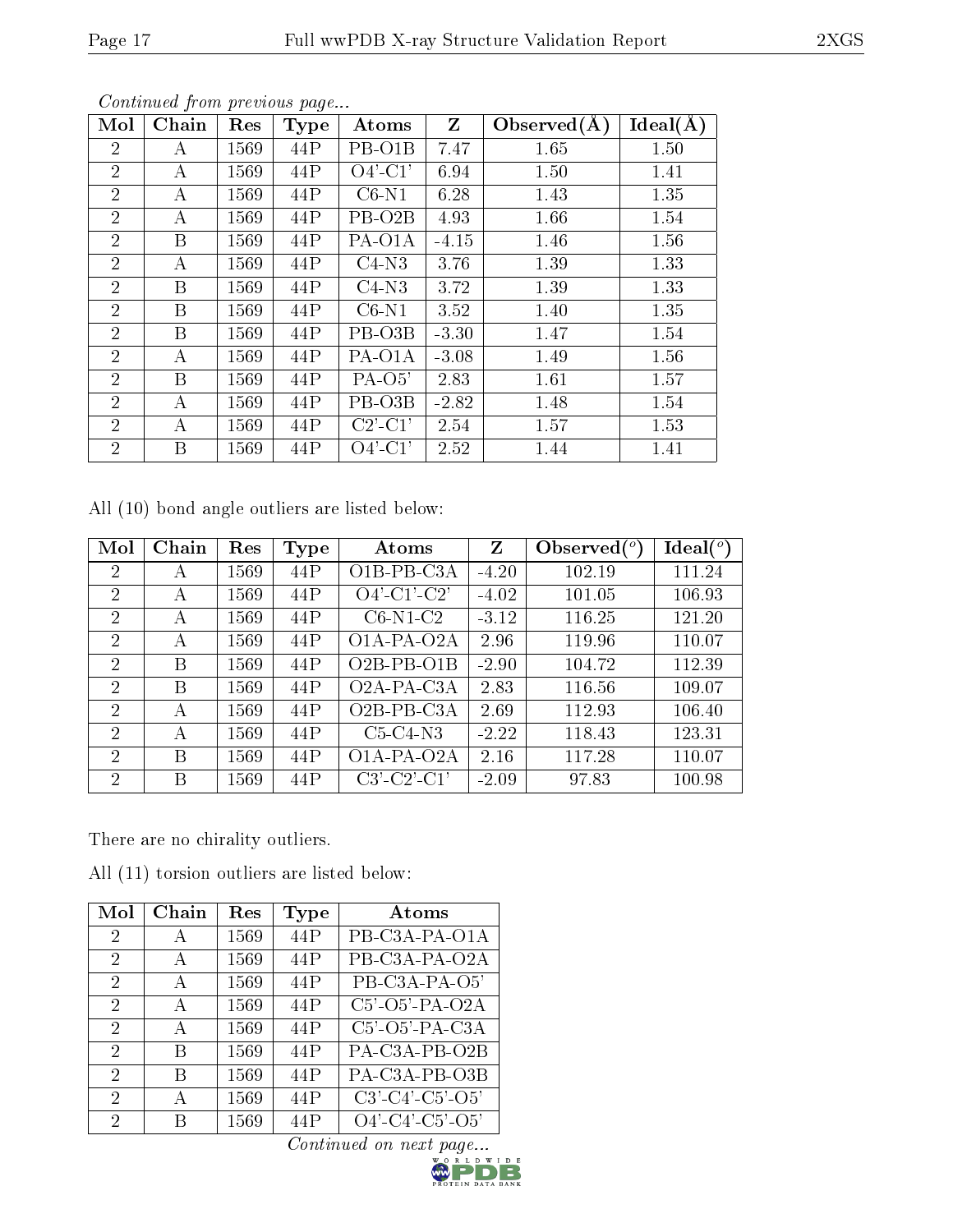Continued from previous page...

| $Mol$   Chain |      | Res   Type | Atoms         |
|---------------|------|------------|---------------|
|               | 1569 | 44P        | PA-C3A-PB-O1B |
|               | 1569 | 44P        | PA-C3A-PB-O1B |

There are no ring outliers.

1 monomer is involved in 1 short contact:

|  |        |     | Mol   Chain   Res   Type   Clashes   Symm-Clashes <sup> </sup> |
|--|--------|-----|----------------------------------------------------------------|
|  | 1569 L | 44P |                                                                |

The following is a two-dimensional graphical depiction of Mogul quality analysis of bond lengths, bond angles, torsion angles, and ring geometry for all instances of the Ligand of Interest. In addition, ligands with molecular weight > 250 and outliers as shown on the validation Tables will also be included. For torsion angles, if less then 5% of the Mogul distribution of torsion angles is within 10 degrees of the torsion angle in question, then that torsion angle is considered an outlier. Any bond that is central to one or more torsion angles identified as an outlier by Mogul will be highlighted in the graph. For rings, the root-mean-square deviation (RMSD) between the ring in question and similar rings identified by Mogul is calculated over all ring torsion angles. If the average RMSD is greater than 60 degrees and the minimal RMSD between the ring in question and any Mogul-identified rings is also greater than 60 degrees, then that ring is considered an outlier. The outliers are highlighted in purple. The color gray indicates Mogul did not find sufficient equivalents in the CSD to analyse the geometry.



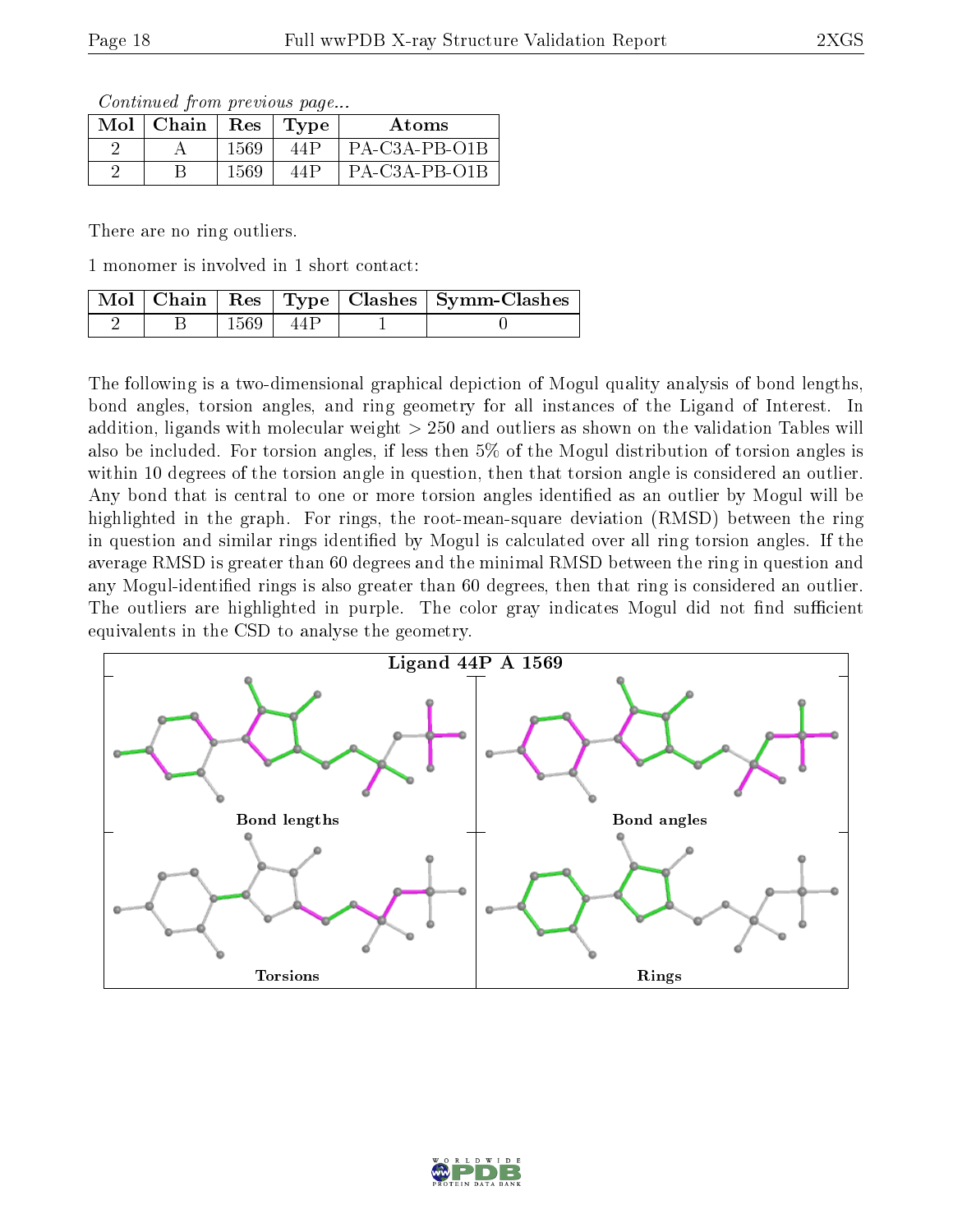

## 5.7 [O](https://www.wwpdb.org/validation/2017/XrayValidationReportHelp#nonstandard_residues_and_ligands)ther polymers (i)

There are no such residues in this entry.

## 5.8 Polymer linkage issues (i)

There are no chain breaks in this entry.

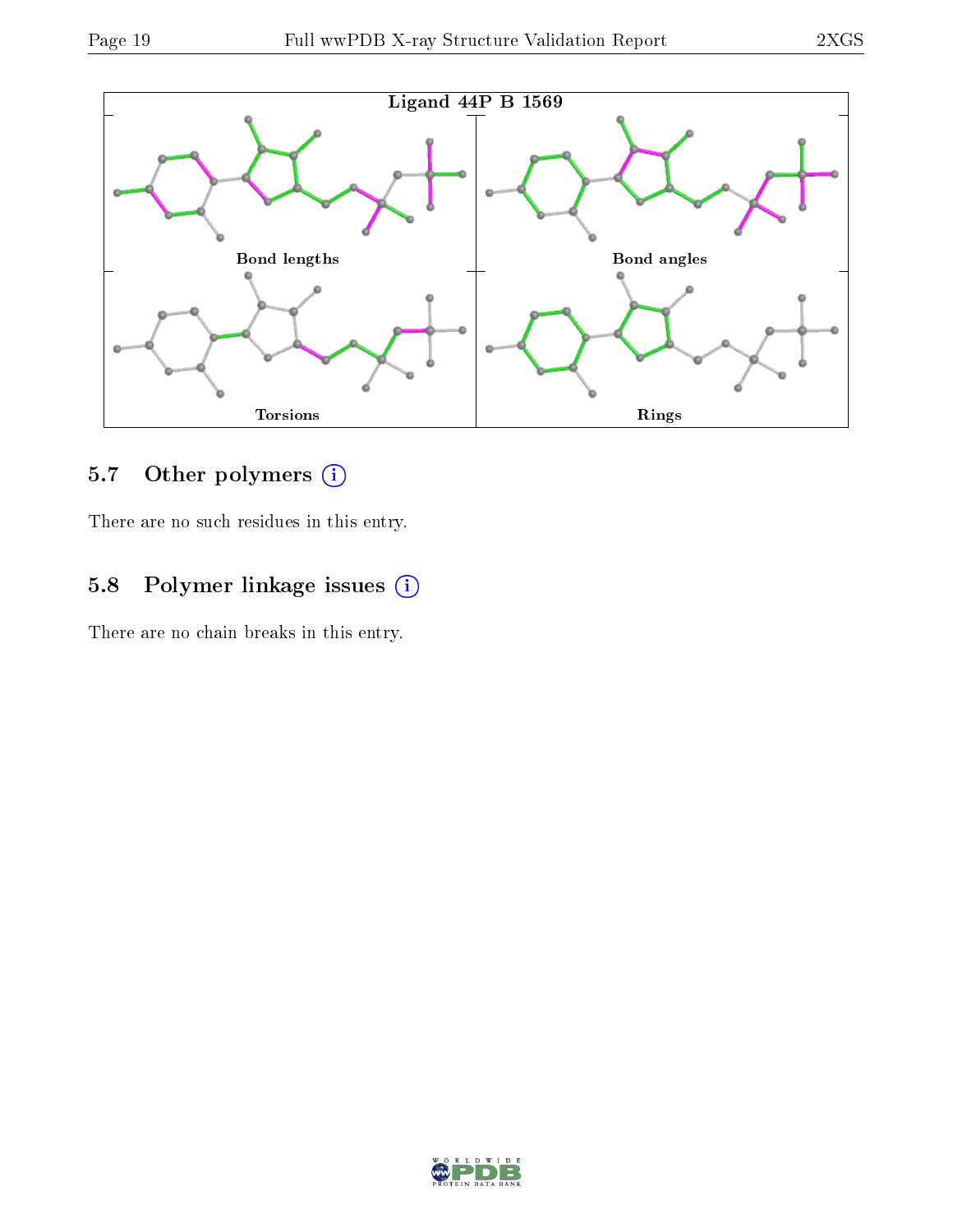# 6 Fit of model and data  $(i)$

## 6.1 Protein, DNA and RNA chains  $(i)$

In the following table, the column labelled  $#RSRZ> 2'$  contains the number (and percentage) of RSRZ outliers, followed by percent RSRZ outliers for the chain as percentile scores relative to all X-ray entries and entries of similar resolution. The OWAB column contains the minimum, median,  $95<sup>th</sup>$  percentile and maximum values of the occupancy-weighted average B-factor per residue. The column labelled ' $Q< 0.9$ ' lists the number of (and percentage) of residues with an average occupancy less than 0.9.

| Mol | Chain | Analysed           | ${ <\hspace{-1.5pt}{\mathrm{RSRZ}} \hspace{-1.5pt}>}$ | $\#\text{RSRZ}{>}2$ |  | $\vert$ OWAB( $\rm \AA^2)$ ) | $\mathrm{Q}{<}0.9$ |  |
|-----|-------|--------------------|-------------------------------------------------------|---------------------|--|------------------------------|--------------------|--|
|     |       | $542/568$ (95%)    | 0.12                                                  | $19(3\%)$ 44        |  | 43                           | 25, 37, 57, 70     |  |
|     |       | $479/568$ $(84\%)$ | 0.16                                                  | $21(4\%)$ 34        |  | 33                           | 25, 36, 53, 65     |  |
| All | All   | 1021/1136(89%)     | 0.14                                                  | 40 $(3\%)$ 39       |  | 38                           | 25, 36, 55, 70     |  |

All (40) RSRZ outliers are listed below:

| Mol            | Chain                   | Res    | Type                           | $\rm RSRZ$       |
|----------------|-------------------------|--------|--------------------------------|------------------|
| $\mathbf{1}$   | B                       | 93     | ILE                            | 5.9              |
| $\overline{1}$ | Β                       | 96     | TRP                            | 5.1              |
| $\overline{1}$ | $\overline{\mathbf{B}}$ | 104    | $\overline{\rm ALA}$           | 4.9              |
| $\overline{1}$ | $\boldsymbol{B}$        | 568    | ILE                            | 4.9              |
| $\overline{1}$ | $\overline{\mathrm{B}}$ | 97     | LEU                            | $\overline{3.9}$ |
| $\overline{1}$ | $\boldsymbol{A}$        | 123    | GLU                            | $3.6\,$          |
| $\overline{1}$ | $\boldsymbol{B}$        | 191    | SER                            | 3.4              |
| $\overline{1}$ | $\overline{\rm A}$      | 126    | <b>TYR</b>                     | $\overline{3.1}$ |
| $\overline{1}$ | $\overline{\rm A}$      | 524    | <b>ALA</b>                     | 3.1              |
| $\overline{1}$ | $\overline{\mathrm{B}}$ | 109    | $\overline{\rm ALA}$           | $\overline{3.1}$ |
| $\overline{1}$ | $\overline{\rm A}$      | 375    | GLU                            | $3.0\,$          |
| $\overline{1}$ | $\overline{\mathrm{B}}$ | 193    | ARG                            | $3.0\,$          |
| $\overline{1}$ | $\overline{\rm A}$      | 160    | <b>GLY</b>                     | 2.8              |
| $\overline{1}$ | $\overline{\mathrm{B}}$ | 90     | $\overline{HIS}$               | $2.8\,$          |
| $\overline{1}$ | $\overline{\mathrm{B}}$ | 538    | $\overline{\rm{ARG}}$          | $\overline{2.8}$ |
| $\mathbf{1}$   | $\, {\bf B}$            | 427    | <b>HIS</b>                     | 2.7              |
| $\overline{1}$ | $\overline{\rm A}$      | 350    | $\overline{\text{GLN}}$        | $\overline{2.7}$ |
| $\overline{1}$ | $\overline{\rm A}$      | 370    | $\overline{\text{GLN}}$        | $2.6\,$          |
| $\overline{1}$ | $\overline{\mathrm{B}}$ | 145    | <b>ASP</b>                     | 2.6              |
| $\overline{1}$ | $\overline{\rm A}$      | 36     | <b>MET</b>                     | $2.6\,$          |
| $\overline{1}$ | $\boldsymbol{B}$        | 172    | <b>ALA</b>                     | 2.6              |
| $\overline{1}$ | А                       | 39     | THR                            | 2.6              |
| $\mathbf{1}$   | A                       | $55\,$ | $\overline{\text{G}}\text{LY}$ | $2.4\,$          |
| $\mathbf{1}$   | A                       | 345    | <b>HIS</b>                     | 2.4              |

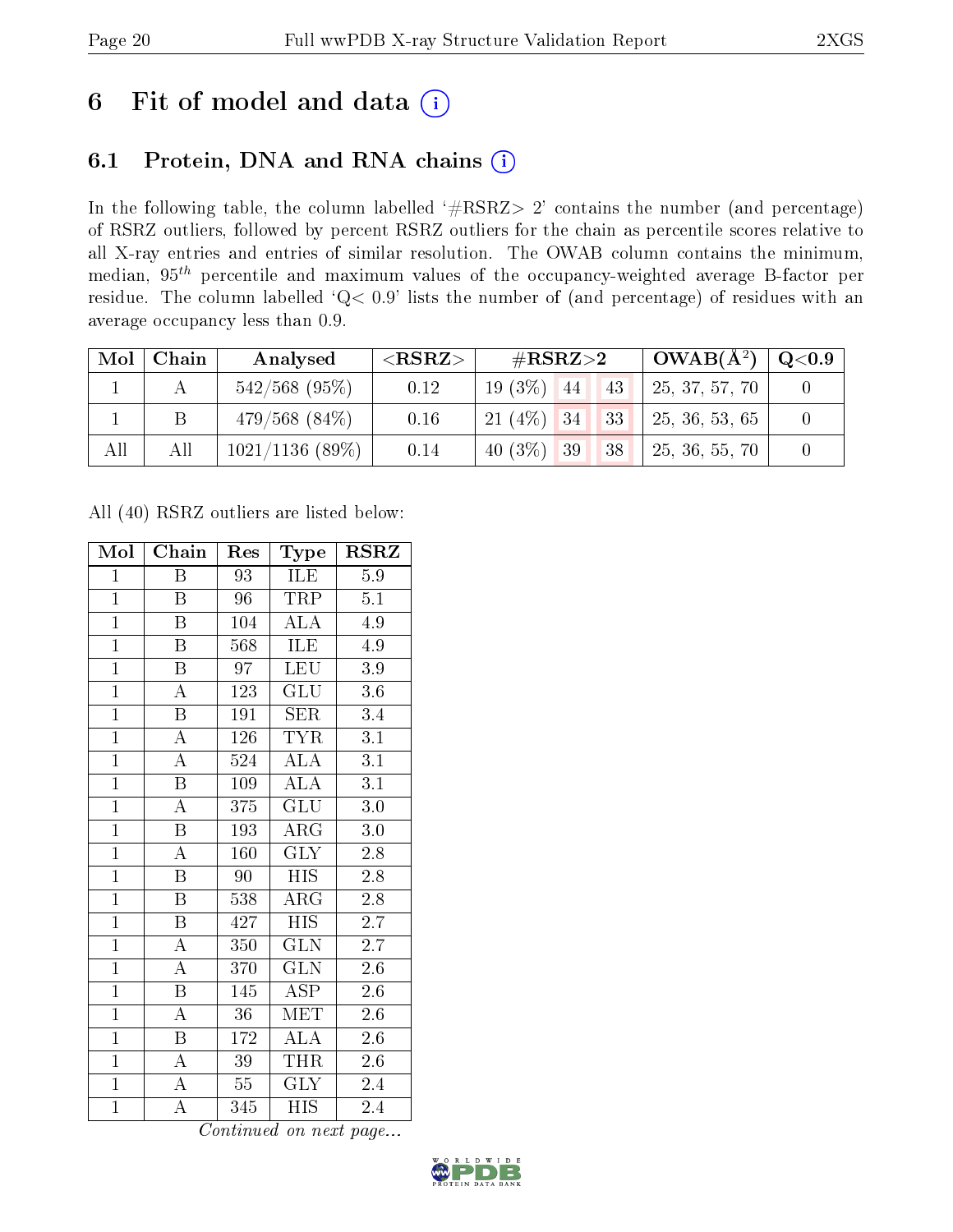| Mol          | Chain                   | Res | Type                 | <b>RSRZ</b> |
|--------------|-------------------------|-----|----------------------|-------------|
| $\mathbf 1$  | B                       | 510 | <b>ALA</b>           | 2.4         |
| $\mathbf 1$  | A                       | 48  | $\rm{ARG}$           | 2.4         |
| $\mathbf{1}$ | $\bf{A}$                | 568 | ILE                  | 2.4         |
| $\mathbf{1}$ | $\bf{A}$                | 285 | <b>LEU</b>           | 2.3         |
| $\mathbf{1}$ | $\overline{\mathrm{B}}$ | 182 | $\rm{ARG}$           | 2.3         |
| $\mathbf{1}$ | Β                       | 536 | <b>LEU</b>           | 2.3         |
| $\mathbf{1}$ | $\boldsymbol{A}$        | 86  | ALA                  | 2.2         |
| $\mathbf{1}$ | A                       | 187 | ALA                  | 2.2         |
| $\mathbf{1}$ | B                       | 405 | PRO                  | 2.2         |
| $\mathbf{1}$ | $\overline{\mathrm{B}}$ | 101 | <b>LEU</b>           | 2.2         |
| $\mathbf{1}$ | $\bf{A}$                | 53  | HIS.                 | 2.2         |
| $\mathbf{1}$ | B                       | 375 | $\operatorname{GLU}$ | 2.1         |
| $\mathbf{1}$ | $\boldsymbol{A}$        | 54  | PRO                  | 2.1         |
| $\mathbf{1}$ | B                       | 106 | <b>GLN</b>           | 2.1         |
| $\mathbf{1}$ | B                       | 120 | LEU                  | 2.1         |
| $\mathbf{1}$ | $\boldsymbol{A}$        | 27  | LEU                  | 2.0         |

Continued from previous page...

### 6.2 Non-standard residues in protein, DNA, RNA chains  $(i)$

There are no non-standard protein/DNA/RNA residues in this entry.

#### 6.3 Carbohydrates (i)

There are no carbohydrates in this entry.

### 6.4 Ligands  $(i)$

In the following table, the Atoms column lists the number of modelled atoms in the group and the number defined in the chemical component dictionary. The B-factors column lists the minimum, median,  $95<sup>th</sup>$  percentile and maximum values of B factors of atoms in the group. The column labelled  $Q< 0.9$ ' lists the number of atoms with occupancy less than 0.9.

|     |      |                                                                |                    |      | $\mid$ Mol $\mid$ Type $\mid$ Chain $\mid$ Res $\mid$ Atoms $\mid$ RSCC $\mid$ RSR $\mid$ B-factors(A <sup>2</sup> ) $\mid$ Q<0.9 |  |
|-----|------|----------------------------------------------------------------|--------------------|------|-----------------------------------------------------------------------------------------------------------------------------------|--|
| 44P | 1569 | $\begin{array}{ c c c c c } \hline 25/25 & \hline \end{array}$ | $\vert 0.95 \vert$ | 0.15 | 20, 24, 31, 32                                                                                                                    |  |
| 44P | 1569 | $-25/25$                                                       | -0.97              | 0.10 | 30, 35, 40, 42                                                                                                                    |  |

The following is a graphical depiction of the model fit to experimental electron density of all instances of the Ligand of Interest. In addition, ligands with molecular weight  $> 250$  and outliers as shown on the geometry validation Tables will also be included. Each fit is shown from different orientation to approximate a three-dimensional view.

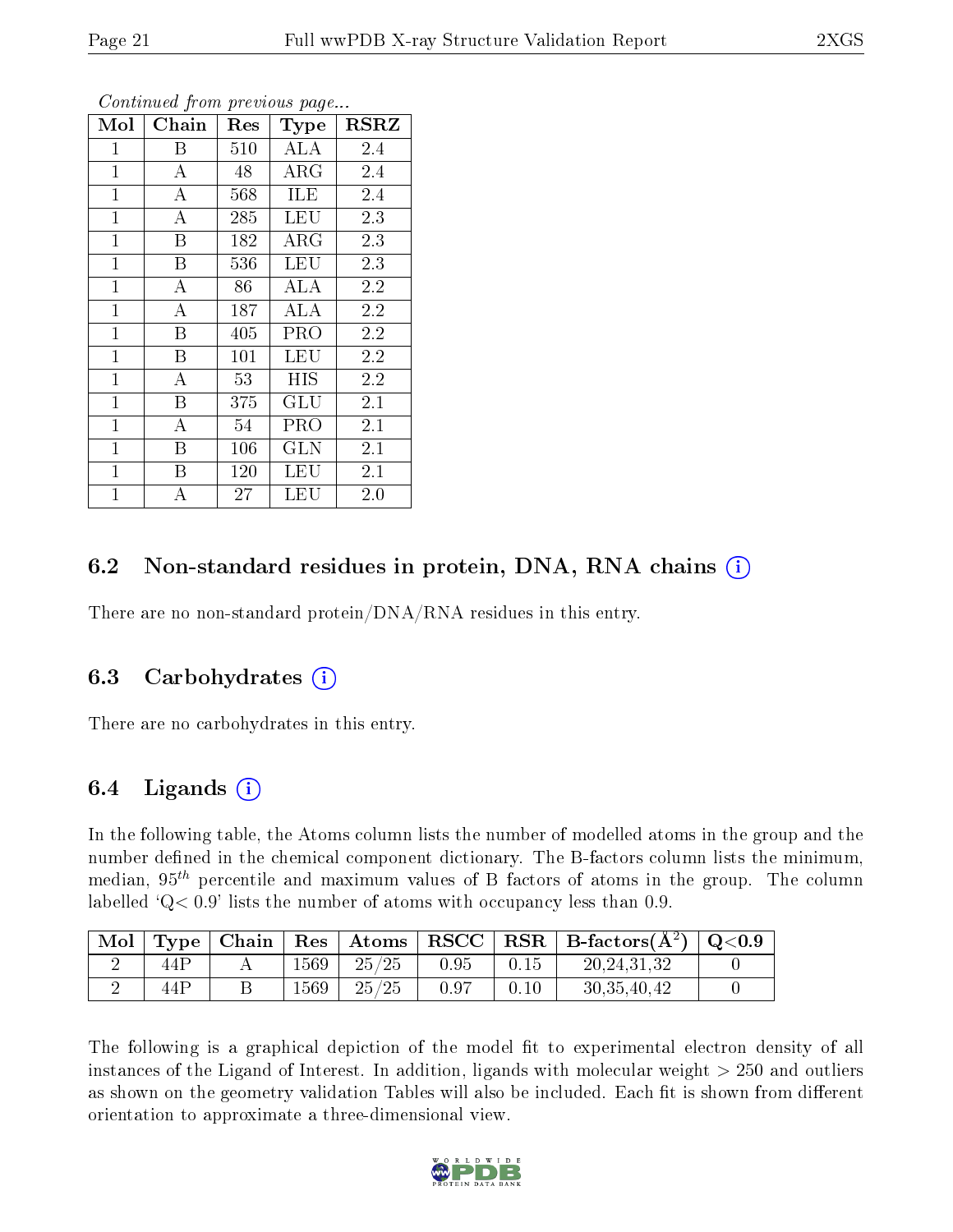